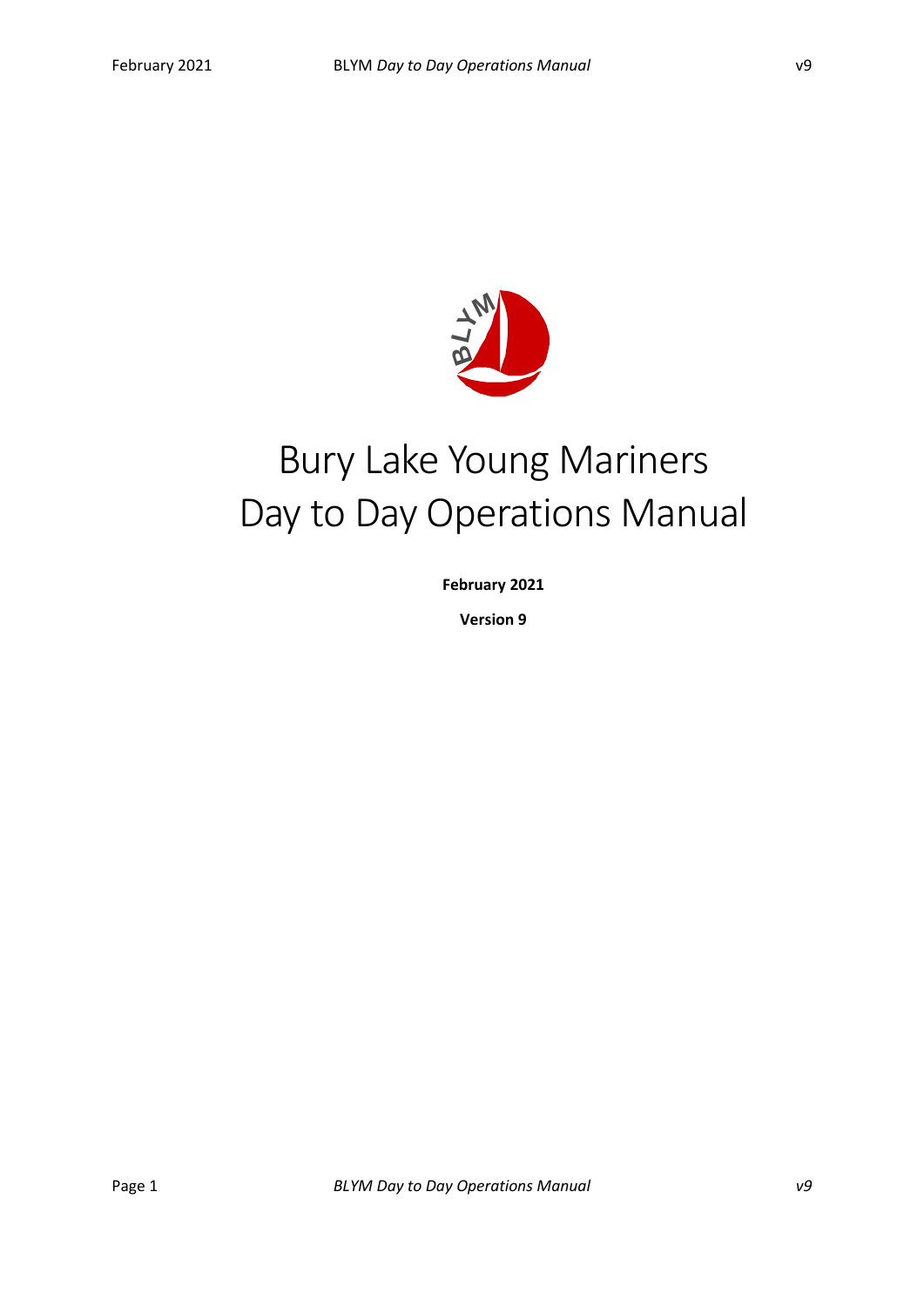### **Document Control**

| Version | Date     | Updated By   | Updates                                     |
|---------|----------|--------------|---------------------------------------------|
| 9       | 28/02/21 | Graham Ivory | Change of format to support future updates. |
|         |          |              |                                             |
|         |          |              |                                             |
|         |          |              |                                             |
|         |          |              |                                             |
|         |          |              |                                             |
|         |          |              |                                             |

### **Document Reviews**

| Review Date   Reviewed By | <b>Version Update?</b> |
|---------------------------|------------------------|
|                           |                        |
|                           |                        |
|                           |                        |
|                           |                        |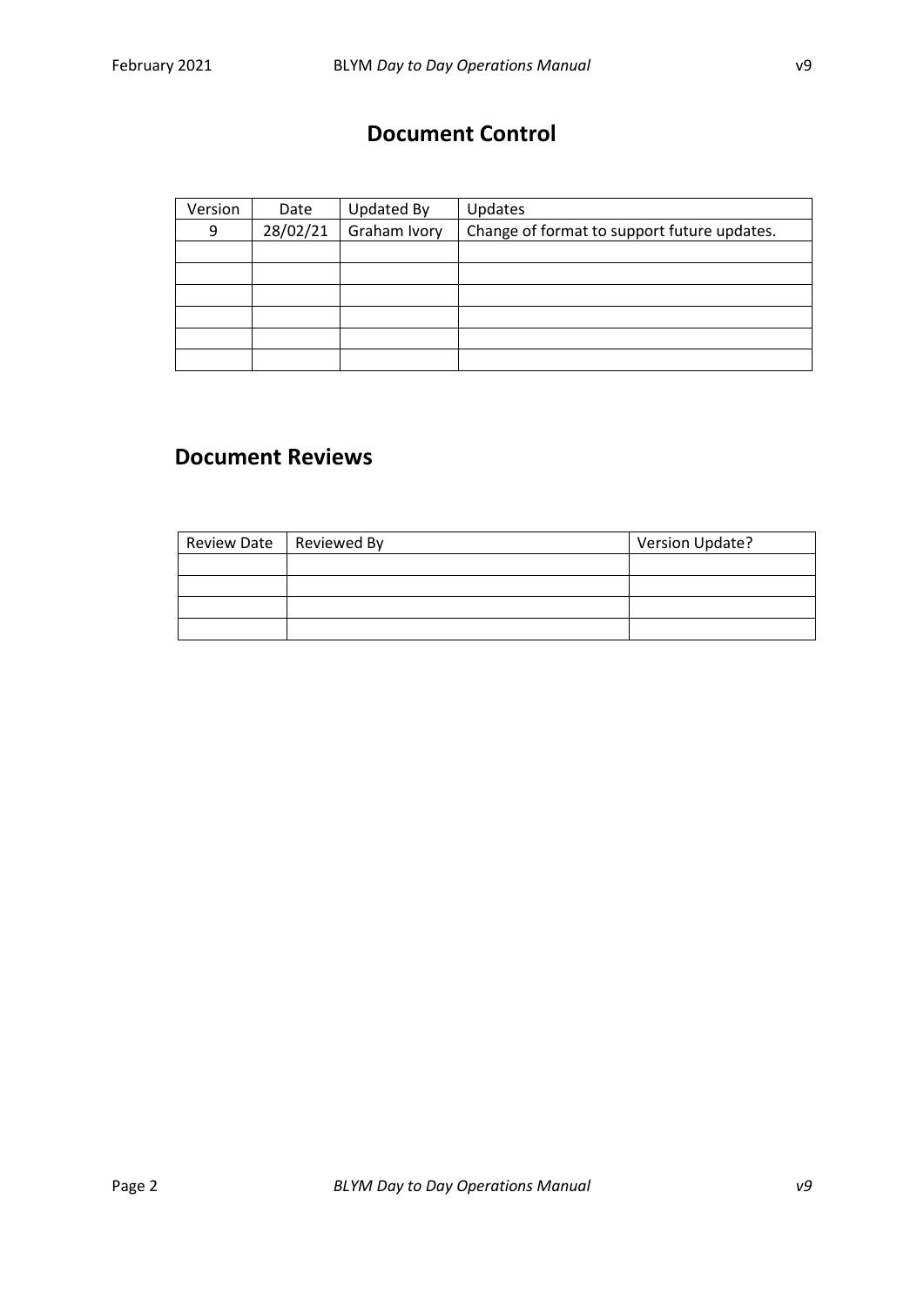#### <span id="page-2-0"></span>**Table of Contents**  $\overline{1}$

| $\mathbf{1}$   |       |  |  |  |  |
|----------------|-------|--|--|--|--|
| $\overline{2}$ |       |  |  |  |  |
| 3              |       |  |  |  |  |
| 4              |       |  |  |  |  |
|                | 4.1   |  |  |  |  |
| 5              |       |  |  |  |  |
|                | 5.1   |  |  |  |  |
|                | 5.2   |  |  |  |  |
|                | 5.3   |  |  |  |  |
|                | 5.4   |  |  |  |  |
|                | 5.5   |  |  |  |  |
|                | 5.6   |  |  |  |  |
| 6              | 8     |  |  |  |  |
|                |       |  |  |  |  |
| 6              |       |  |  |  |  |
|                | 6.1   |  |  |  |  |
|                | 6.2   |  |  |  |  |
|                | 6.3   |  |  |  |  |
|                | 6.4   |  |  |  |  |
|                | 6.5   |  |  |  |  |
|                | 6.6   |  |  |  |  |
| 7              |       |  |  |  |  |
|                | 7.1   |  |  |  |  |
|                | 7.2   |  |  |  |  |
|                | 7.3   |  |  |  |  |
|                | 7.4   |  |  |  |  |
|                | 7.5   |  |  |  |  |
|                |       |  |  |  |  |
| 8              |       |  |  |  |  |
|                | 8.1   |  |  |  |  |
|                | 8.2   |  |  |  |  |
|                | 8.3   |  |  |  |  |
|                | 8.4   |  |  |  |  |
|                | 8.5   |  |  |  |  |
|                | 8.6   |  |  |  |  |
|                | 8.7   |  |  |  |  |
|                | 8.8   |  |  |  |  |
|                | 8.8.1 |  |  |  |  |
|                | 8.8.2 |  |  |  |  |

 $v<sub>9</sub>$ 

 $v9$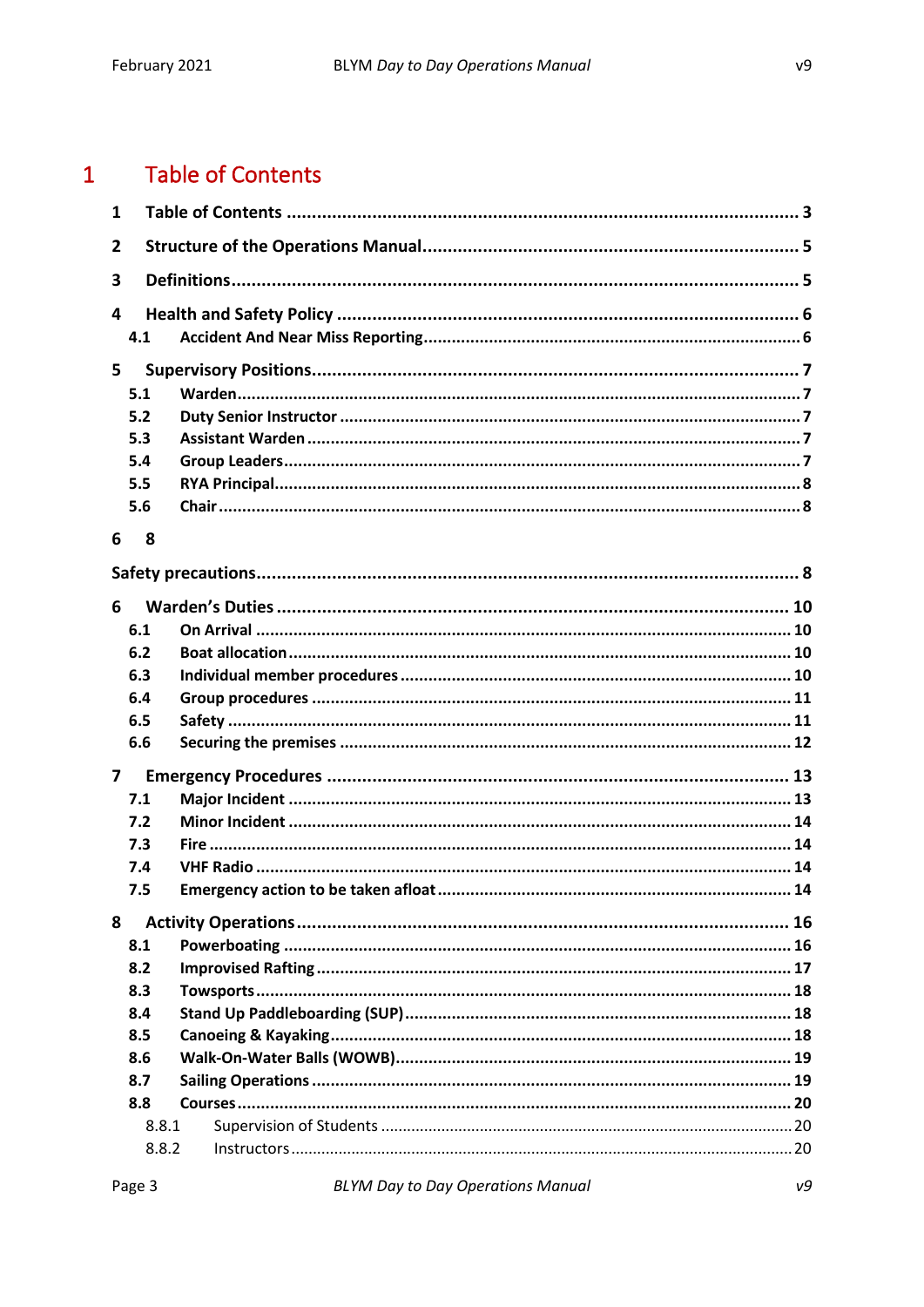| 8.9    |  |  |
|--------|--|--|
| 9      |  |  |
| 9.1    |  |  |
| 9.2    |  |  |
| 9.3    |  |  |
| 9.4    |  |  |
| 9.5    |  |  |
| 10     |  |  |
| 10.1   |  |  |
| 10.2   |  |  |
| 10.3   |  |  |
| 10.4   |  |  |
| 10.4.1 |  |  |
| 10.4.2 |  |  |
| 10.4.3 |  |  |
| 10.4.4 |  |  |
| 10.4.5 |  |  |
| 10.5   |  |  |
| 10.5.1 |  |  |
| 10.5.2 |  |  |
| 10.5.3 |  |  |
| 10.5.4 |  |  |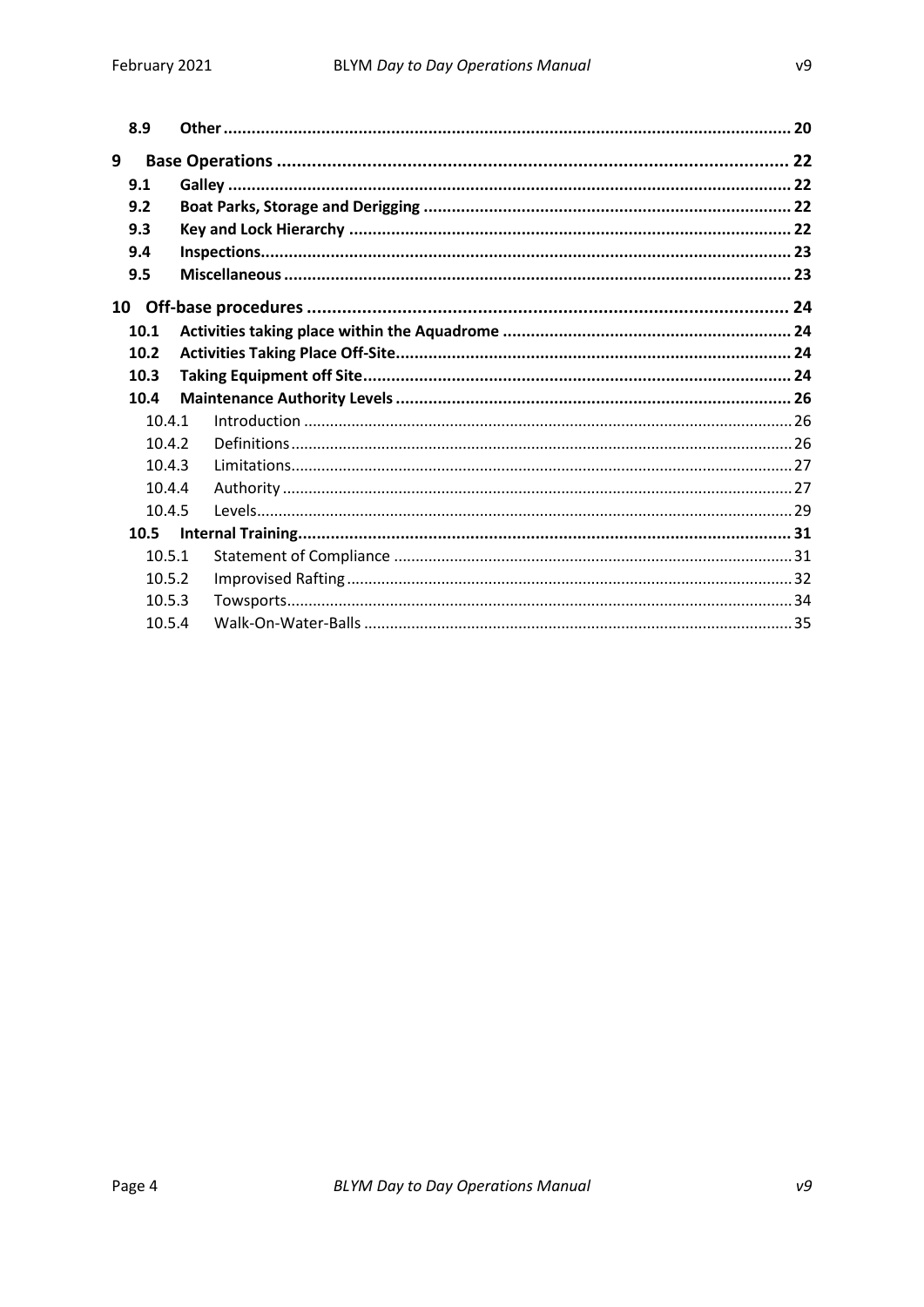## <span id="page-4-0"></span>2 Structure of the Operations Manual

The BLYM Operations Manual has been split into a library of documents to make, creating documents which can be owned and updated more easily. This Document details the Day to Day Operations and a local copy is printed and held on site

### <span id="page-4-1"></span>3 Definitions

| <b>AALA</b>                           | Adventurous Activities Licensing Authority.                                                                                                                                              |
|---------------------------------------|------------------------------------------------------------------------------------------------------------------------------------------------------------------------------------------|
| <b>Accident</b>                       | An occurrence that resulted in an injury.                                                                                                                                                |
| <b>Adult</b>                          | Someone 18 years of age or older.                                                                                                                                                        |
| <b>AED</b>                            | Automatic External Defibrillator.                                                                                                                                                        |
| <b>Assistant Warden</b>               | An Individual who operates under the direction of<br>the Warden. This can include Instructors and<br>Deputy Wardens.                                                                     |
| <b>BLYM/Organisation/base</b>         | Bury Lake Young Mariners.                                                                                                                                                                |
| <b>BLYM Officer</b>                   | A member of any BLYM committee, sub-team or<br>Warden                                                                                                                                    |
| <b>Chair</b>                          | The Chair of the Board of Trustees.                                                                                                                                                      |
| <b>Committee Member</b>               | See BLT                                                                                                                                                                                  |
| <b>Duty Senior Instructor</b>         | An RYA Senior Instructor in charge of RYA courses,<br>students and instructors for that activity                                                                                         |
| <b>General Sailing</b>                | Any sailing activity that does not come under the<br>banner of a Group or a course.                                                                                                      |
| Group                                 | An independent organisation currently affiliated to<br>BLYM running activities under its own auspices.                                                                                   |
| <b>Group Members</b>                  | Members of an independent organisation affiliated<br>to BLYM.                                                                                                                            |
| <b>Individual Member/Member</b>       | Individuals who are current (paid) members of<br>BLYM through Individual, Family or Student<br>membership.                                                                               |
| <b>BLYM Leadership Team</b><br>(BLT)  | Volunteers appointed by the Board of Trustees to<br>run and manage the day-to-day affairs of the<br>organisation. Smaller teams with specific<br>responsibilities report to the BLT.     |
| <b>Near Miss</b>                      | An occurrence that has not caused harm or<br>damage to anyone or anything but which could<br>have resulted in any kind of accident or injury, or<br>which could be considered dangerous. |
| <b>Training &amp; Operations Team</b> | A sub-team that reports to the BLT. Responsible for<br>operational delivery, training and development.                                                                                   |
| <b>Responsible Adult</b>              | An adult who can take responsibility for approved<br>BLYM activities. They must be approved by the BLT<br>for each period of duty.                                                       |
| <b>RYA</b>                            | Royal Yachting Association.                                                                                                                                                              |
| <b>Trustee</b>                        | A Member of BLYM appointed for a 12-month<br>period at the AGM to direct the affairs of the<br>organisation.                                                                             |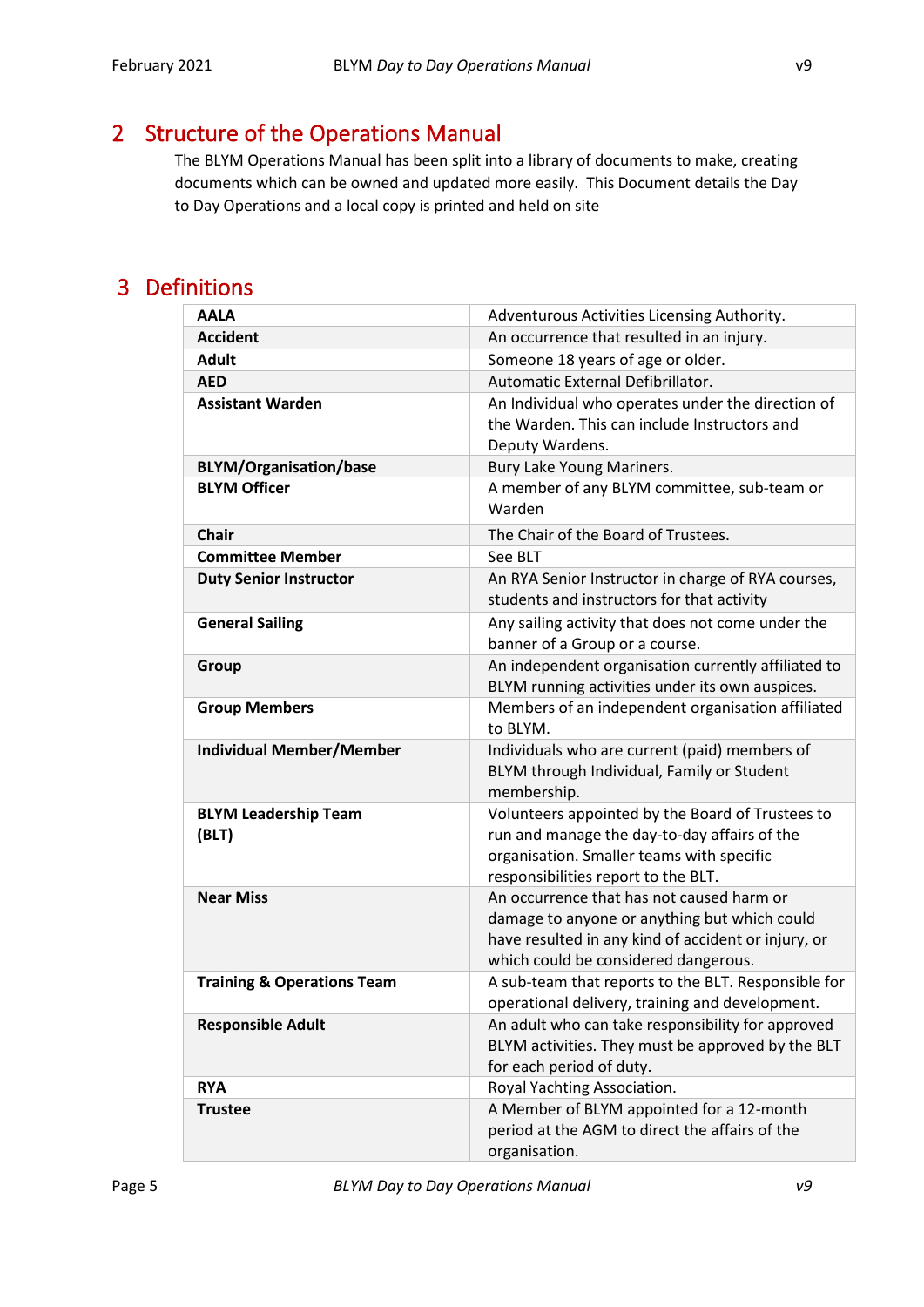| <b>Unqualified Helper</b> | A member of the Instructor Team who holds no<br>formal RYA Instructor qualification.                                                                                        |
|---------------------------|-----------------------------------------------------------------------------------------------------------------------------------------------------------------------------|
| Warden                    | A Person accountable to the BLT for the safe<br>management, organisation and operation of all<br>aspects of the base both ashore and afloat during<br>their period of duty. |
| <b>Young Person</b>       | A Person under the age of 18                                                                                                                                                |

### <span id="page-5-0"></span>4 Health and Safety Policy

Bury Lake Young Mariners is committed to managing safety by:

- Providing adequate control of the health and safety risks arising from our activities
- Consulting with our volunteers /members /participants on matters affecting their health and safety
- Providing and maintaining safe equipment
- Ensuring safe handling and use of substances
- Providing information, instruction and supervision for volunteers/members/participants
- Ensuring all volunteers are competent to do their tasks, and giving them adequate training
- Preventing accidents and ill health
- Maintaining safe and healthy conditions
- Reviewing and revising this policy as necessary at regular intervals

This Operations Manual sets out to provide guidelines and procedures to ensure the safety of everyone who uses BLYM. It sits alongside BLYM's risk assessments, which are formally reviewed annually. It applies both to onsite and offsite activity.

Breaches of this Operations Manual threaten the safety of participants and will be addressed through the disciplinary policy.

#### <span id="page-5-1"></span>4.1 Accident And Near Miss Reporting

Accident and Near Miss Forms are an important tool in managing safety around the Base. By ensuring that Accidents and Near Misses are reported promptly we can identify more quickly potential gaps in Best Practice and Instructor / Warden / Student training. It is the responsibility of all Instructors, Wardens and Assistants to make sure that Accidents and Near Misses are recorded while the event is still fresh in the mind, filling out the appropriate Forms concisely and accurately. It is important to remember that the Forms are not there to blame anyone but to identify how the event occurred and to make note of possible actions which can be taken to prevent recurrence. Once completed the Forms should be posted in the Post Box net to the Chandlery where they will be collected by the BLT Chair and / or Operations Manager. They will then be collated and reviewed with other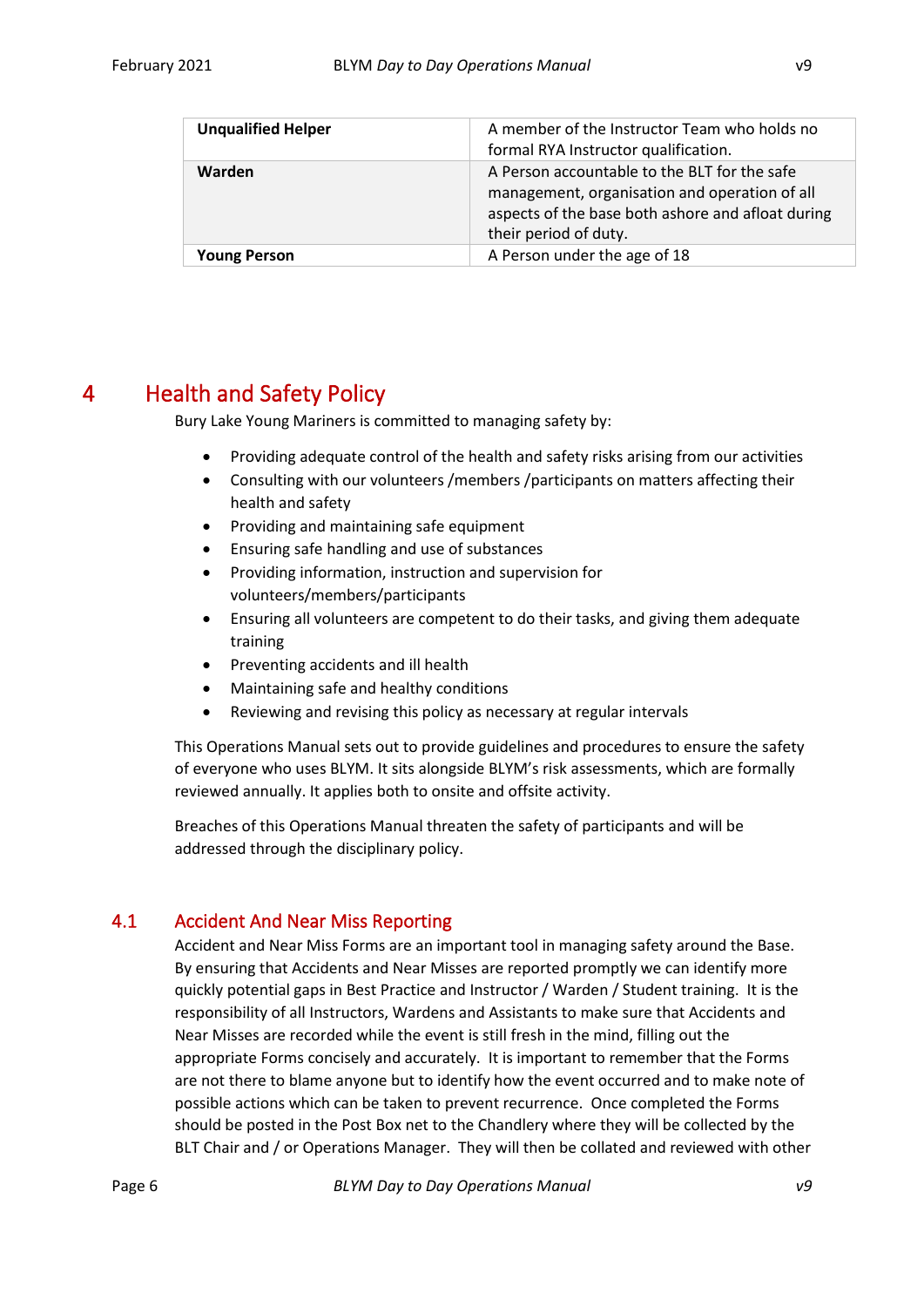Accident and near Miss Forms looking for trends within the reports which might indicate the need for potential changes to Processes or equipment. Any recommendations coming out of the reviews are to be discussed with the RYA Principal, Chief Instructor(s) and Safeguarding Officers, if appropriate, before being presented to the BLT and Trustees for comment / Approval as necessary for the proposed Action.

### <span id="page-6-0"></span>5 Supervisory Positions

#### <span id="page-6-1"></span>5.1 Warden

Wardens are appointed jointly by the BLT and RYA Principal. They assume complete responsibility of the base and everyone present during hours of operation. They must be nominated by the Chief Instructor and approved by the BLT each season.

They must:

- Hold a valid First Aid Certificate
- Hold an RYA Safety Boat Certificate
- Hold an enhanced DBS Certificate
- Be deemed to have the experience and competence by the Chief Instructor to undertake the responsibilities of the post on behalf of BLYM.

They generally hold an RYA Dinghy Instructor qualification or above. If the Duty Warden is under 18, an adult BLYM Officer must be on site at all times.

#### <span id="page-6-2"></span>5.2 Duty Senior Instructor

If RYA courses are being delivered, an RYA Senior Instructor will be designated as the Duty Senior Instructor. They are in charge of RYA courses, instructors and students and may also be acting as Warden.

#### <span id="page-6-3"></span>5.3 Assistant Warden

Assistant Wardens operates under the direction of the Warden. No formal qualifications are required, just a willingness to help where needed. Members are expected to volunteer on at least one occasion per annum.

#### <span id="page-6-4"></span>5.4 Group Leaders

Group Leaders are appointed by individual groups in accordance with the requirements governing the group and any parent organisation. BLYM expects the appointment of a Group Leader will be based on the same criteria as above for Wardens. They are accountable for the safe management of their own group. When groups operate without the presence of the Warden, the Group Leader has the total responsibility for the operation of the base.

When more than one group is present, the Group Leaders are required to cooperate with other Group Leaders and with the Warden, if present, to ensure the overall safe and efficient operation of the base.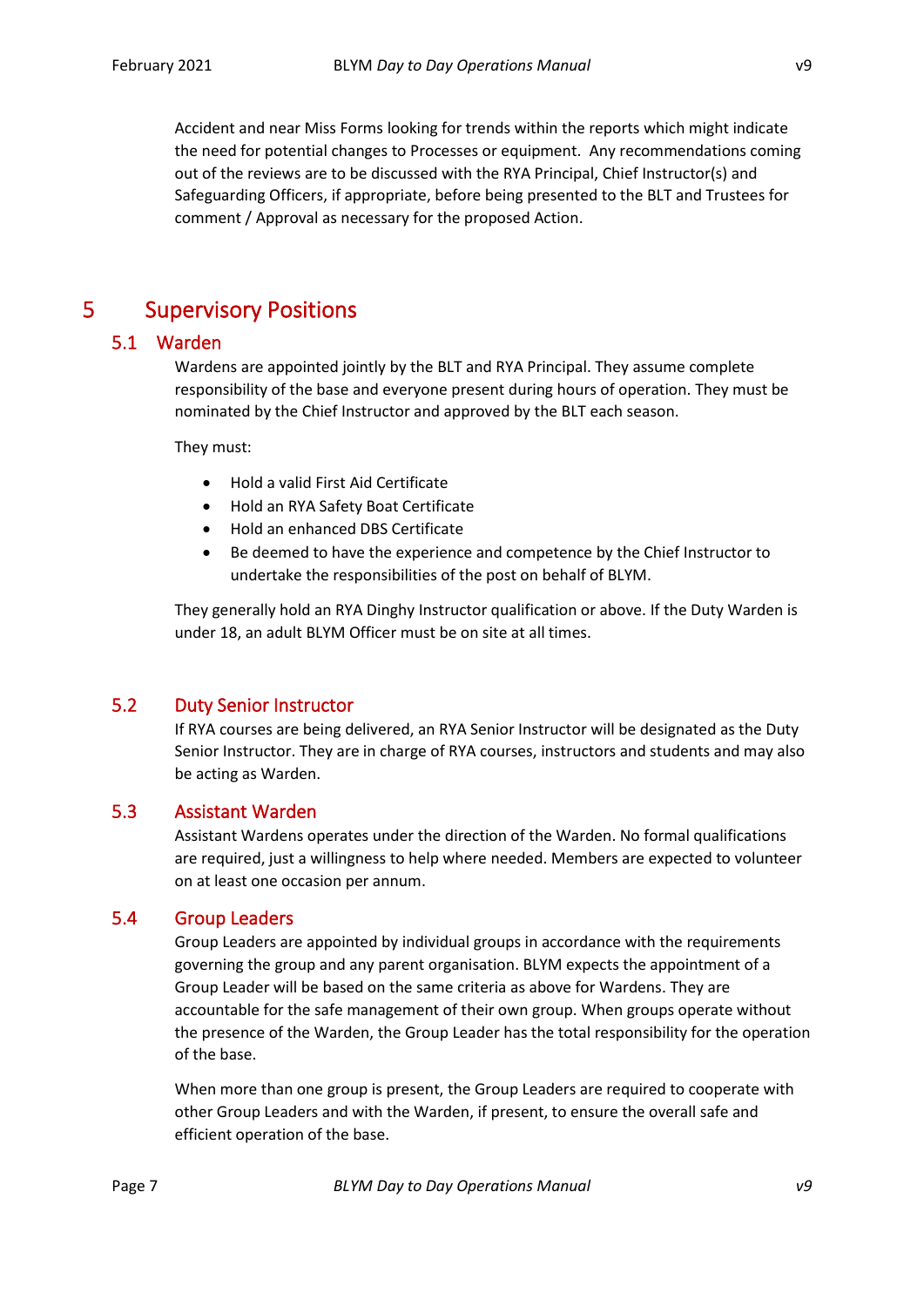#### <span id="page-7-0"></span>5.5 RYA Principal

The Principal has overall responsibility for all RYA activities operating at BLYM. They are accountable to the BLT as the leader of the Training Team, and to the RYA for all compliance matters. If there is a designated BLYM Operations Manager the Principal will share Operational responsibility with the Operations Manager, otherwise they will assume sole Operational responsibility.

#### <span id="page-7-1"></span>5.6 Chair

The Chair of the Board of Trustees has no operational role but maintains overall responsibility for BLYM's affairs and is elected by the Board each year following the AGM.

### <span id="page-7-2"></span>6 Safety precautions

<span id="page-7-3"></span>**Buoyancy Aids:** Everyone on or near the water must wear a correctly fitted and fastened buoyancy aid conforming to EC50N standards. It is recommended that buoyancy aids without crotch straps are used, this can be achieved either by buying buoyancy aids without crotch straps or by removing them if fitted. If a crotch strap is required to ensure the safe fitting of a buoyancy aid the crotch straps must be correctly fitted and used at all times. If a Member or Student brings their own buoyancy aid which is fitted with crotch straps they must either wear the buoyancy aid correctly, or remove the crotch straps or wear a BLYM provided buoyancy aid without crotch straps.

Buoyancy aids are to be inspected bi-annually and a record made on the garment with the initials of the inspector and date of the inspection. New buoyancy aids must also be inspected before they can be used and the RYA Principal and BLYM Leadership Team notified. Inflatable life jackets may not be worn for any activities except powerboating and this must be authorised by the Warden / SI on site.

**Cycling:** Cycling, skate boarding and roller blading are prohibited within the base.

**Running:** Running anywhere within the base is prohibited, unless absolutely necessary.

**Footwear:** Appropriate footwear must be worn at all times on the site and in boats to avoid impalement and other injuries.

**Dogs:** Dogs should be kept outside the building and on a lead at all times. The only exceptions are guide dogs, or when the Warden has given permission. Owners must clear up after their dogs.

**Smoking:** Smoking is strictly prohibited on the base.

**Alcohol:** See Appendix.

**Roller Doors:** Before operating the roller doors ensure that the opening is clear. An opening or closing door will not stop if it hits or comes into contact with an obstruction.

**Parking:** Vehicles are not allowed to be parked within the base without permission of the Warden (when present) or a Committee Member.

**Swimming:** Recreational Swimming on Bury Lake is forbidden unless part of an authorised BLYM activity. Swimmers are to be reported to the Warden.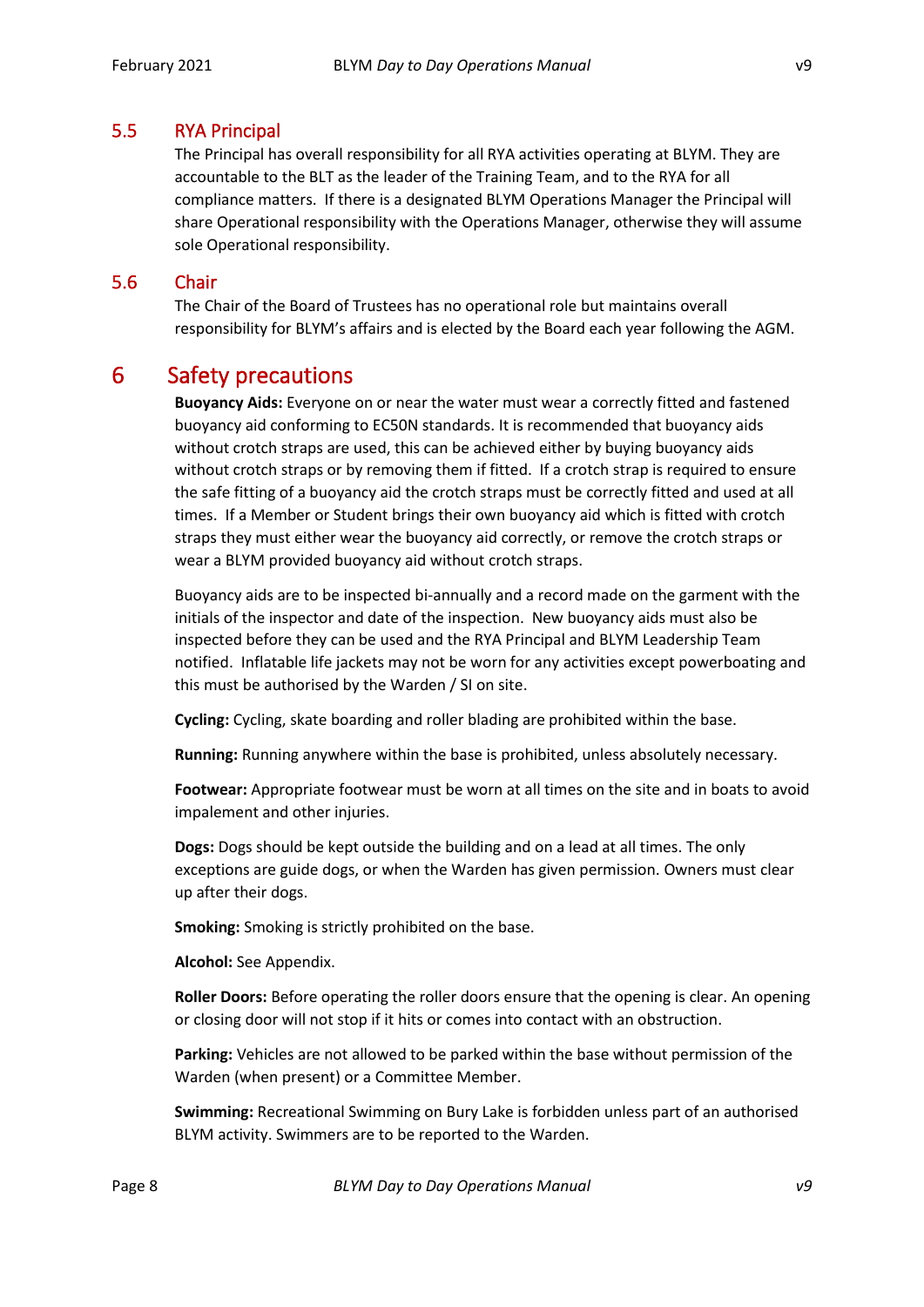**First Aid:** First Aid should be carried out to best of that person's ability. The BLT will ensure all first aid equipment including AED is checked three times a year. Powerboat kits are to be checked every time they are launched but will be checked bi-monthly. A log will be kept of these checks. The nominated person for checking and logging checks is Aidan Petrie. Should Aidan not be around to check, the BLT will appoint an interim.

**Fuel Store / Handling of Fuel:** The fuel store must be kept locked when not in use. Fuel cans must be stored on the correct storage rack. The handling of fuel is to be supervised by a person holding a Powerboat Level 2 certificates. Fuel spillages must be reported to the Warden and washed down. Fuel is highly flammable, so no naked flames near the store or fuels containers. Air vents on tanks should remain open at all times. Powerboat fuel tanks must not be filled on the water.

**Workshop:** The workshop area is strictly out of bounds unless authorized by the Warden or a member of the Boatswains Team.

**General recall procedures:** The General Recall Procedure is 6 blasts of a whistle and displaying the Red Ball so that it can be seen from all parts of the lake. All water based activities must cease immediately and all craft must return to the shore or jetty as speedily as possible. Examples of this procedure being used includes extreme weather.

**Lightning:** In the event of lightning, the Warden will decide whether to stop water activities.

**Abandoning of Boats on the Water:** When abandoning boats on the water, they should be tagged with a marker buoy to signal this to other water users.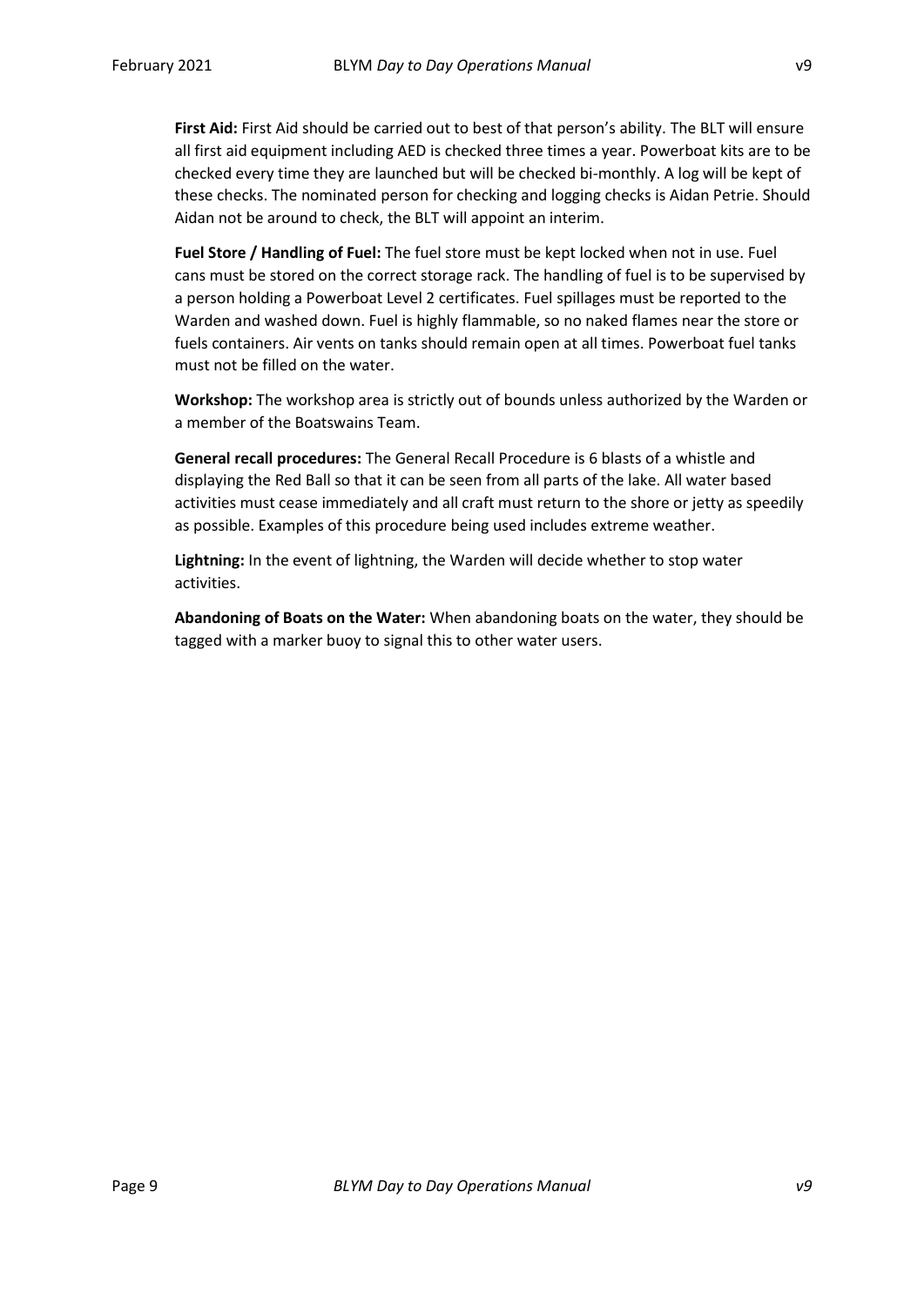### <span id="page-9-0"></span>6 Warden's Duties

### <span id="page-9-1"></span>6.1 On Arrival

Unlock the base, ensure the following are unlocked:

- Compound Gates
- Green Room Single Door
- Fire Doors (in main briefing room, to be unlocked at all times whist premises are occupied)
- When White Room is in use, workshop rolling doors and sliding doors (fire exit)
- Boat shed rolling doors and sliding doors
- Boathouse main roller shutter door and both side fire escape doors. Workshop roller shutter door should only be unlocked by approved BLYM Officers ie Boatswains, Warden or Senior Instructor on site.
- Wet Zone building shutter roller door and Buoyancy Aid Store once in use. Outside toilet doors should remain permanently unlocked. The Wet Zone rear fire door is alarmed and should not be used except for Fire Evacuation
- Galley (place cash tray in till and open hatch to briefing room)
- Club boat park (in compound)
- Boats to be used

Inspect the condition of the base and its equipment to ensure it is safe to operate. Record any defects on the online damage reporting system.

Complete the 'Duty Warden Notice Board' recording the Warden's name, date, the weather conditions and any special instruction such as reefing requirements. The Warden must be identifiable by displaying their picture.

#### <span id="page-9-2"></span>6.2 Boat allocation

The Warden is responsible for allocating boats, taking account of any pre-bookings, course requirements and individuals' abilities. Caution should be exercised in allocating these high performance boats:

- Laser Vago
- Laser 2000
- RS 200
- Laser 1

Group Leaders must agree the use of boats with the Warden before they are allocated to members of their group. This includes Powerboats and paddle craft.

Group Leaders should advise the Warden immediately their group finishes using a boat or boats. The private boat parks should be kept locked when not in use.

#### <span id="page-9-3"></span>6.3 Individual member procedures

The Warden or Assistant Warden will supervise signing in. The below procedures will be used for all sailors, including guests of members, and non-members taking part in Splash Club.

• Use the galley computer to look up the sailor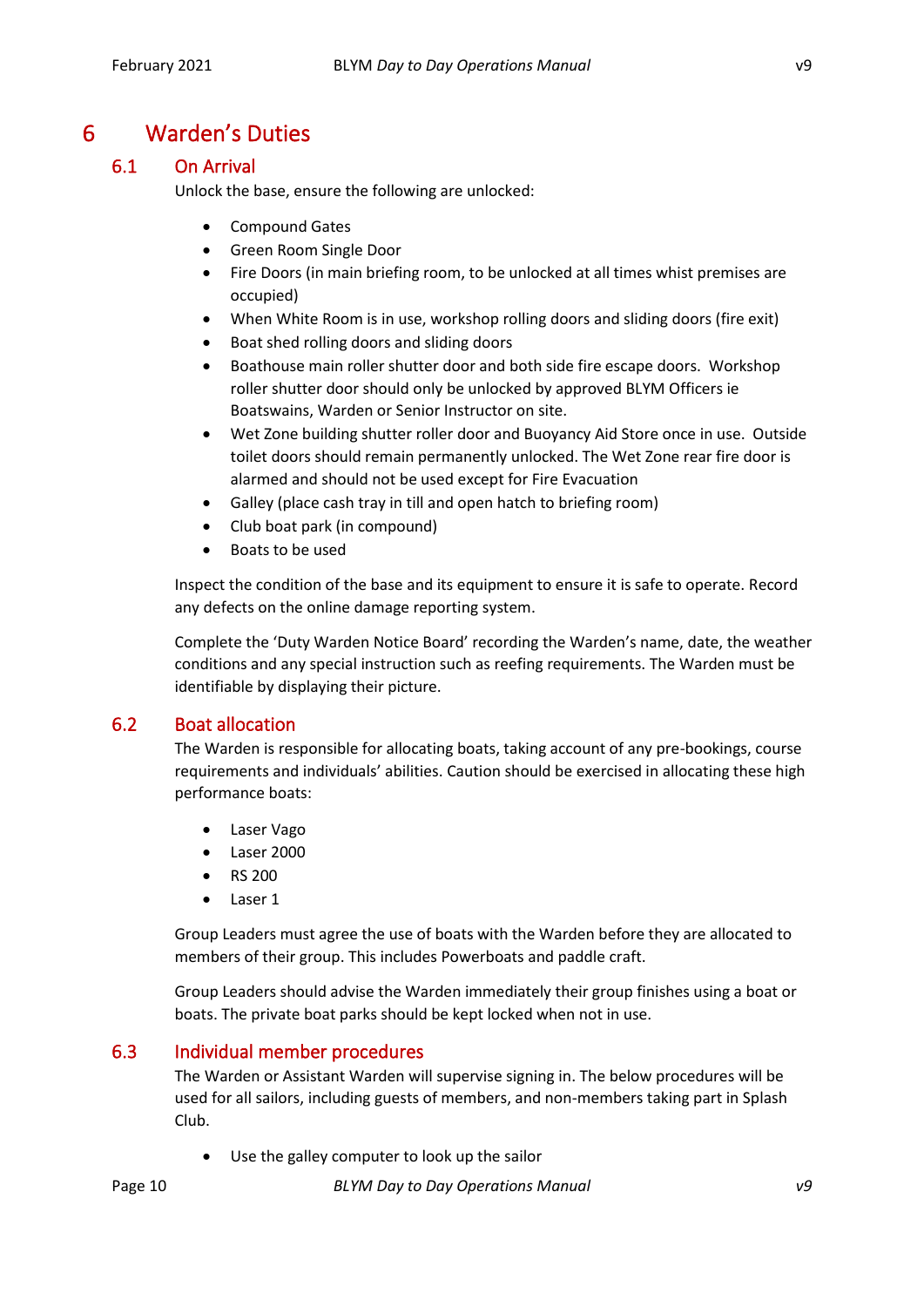- Check the validity of membership (full, temporary or group)
- Check their details are recorded (name, DOB, medical conditions)
- Sign in the sailor
- Charge the appropriate fee for the session
- Brief the sailor with any special instructions for the day

All sailors should sign out before they leave the premises, ensuring they store all equipment away correctly.

Group Members, who are on the approved group membership list, when sailing on their own outside their group activities, shall pay the individual group member rate. They should sign in under their group membership as guests.

#### <span id="page-10-0"></span>6.4 Group procedures

The Leader of any group operating at BLYM during the hours that a Warden is on duty must, on their arrival, liaise with the Warden concerning the number of people present and the boats to be used.

The Group Leader must make sure they have appropriate numbers of Leaders to support their activity and also that they have appropriately qualified levels of Powerboat / Safety Boat cover for the size of group and type of activity.

Group Leaders must ensure that appropriate qualifications for their Leaders are available for the Warden to check. These **MUST** be uploaded onto the BLYM Website under the relevant web pages. The Principal or a BLYM Officer may ask for proof of certification which can be hard or soft copy. Photocopies will **NOT** be accepted. Random checks will be in operation as of  $1<sup>st</sup>$  March. Please contact the Website Administrators if you are unsure how to do so.

No member of any group may use a boat or take part in any water based activity without the presence and permission of the Group Leader.

No group may go on the water without the approval of the Warden (if present) and signing the group log.

Performance Boats shall be allocated according to the Performance Boat list.

At the end of a session the Leader of any group must fill in the base log with details of the number of participants and boats used.

The Group leader will liaise with the warden about what help they can offer for cleaning the base.

The Group Leader shall advise the Warden (when present) when their group has finished operations and confirm that all group members have left the premises.

A Damage Report for any damaged equipment should be completed prior to departure.

#### <span id="page-10-1"></span>6.5 Safety

The Warden will carry out a dynamic risk assessment throughout the duty and will take appropriate measures to safeguard everyone from risks. If the Warden notices a new risk that is not in the risk assessments, they must report this to the BLYM Leadership Team.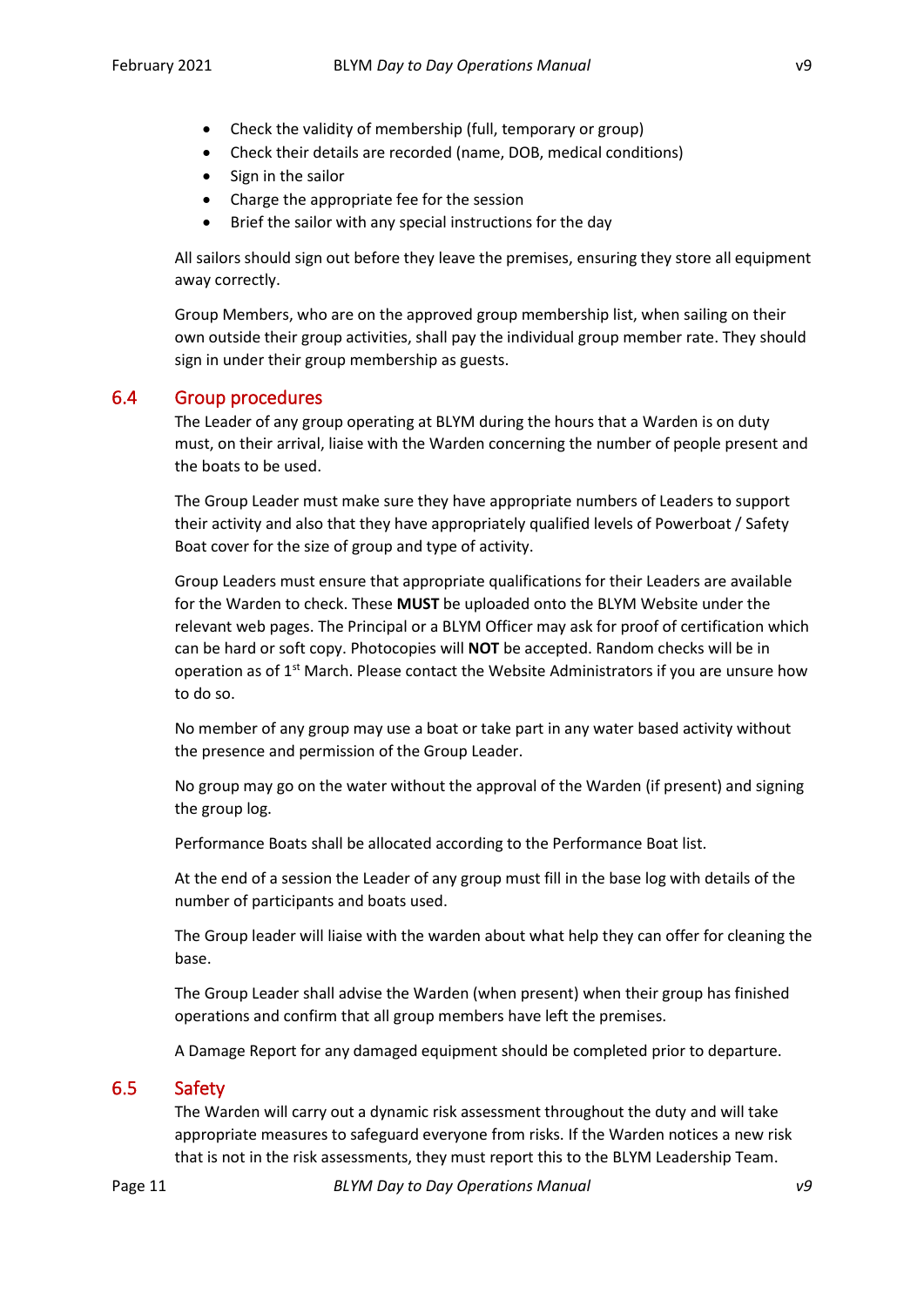The Warden must:

- Ensure there are sufficient rescue craft afloat and ready for use, and crews for the prevailing conditions. There must be a minimum of one safety boat launched.
- Ensure everyone wears clothing appropriate to the conditions whilst on or near the water. From 1st October to 31st March the wearing of wet suits, dry suits and warm clothing is strongly recommended
- Ensure the General Recall Equipment of the red ball and a whistle are in place.
- Ensure boats are monitored for correct rigging and usage, ensuring that they are suitably reefed
- Ensure the water is watched at all times that sailing is taking place.
- Encourage all sailors engaged in water based activities to wash their hands after the activity and have a shower if immersed to prevent contamination by water borne diseases.
- Ensure an Accident or Near Miss form is completed when an incident occurs and leave it in the Post Box by the Chandlery Store.

#### <span id="page-11-0"></span>6.6 Securing the premises

- When all dinghies are ashore the final rescue craft should be recovered.
- All dinghies, powerboats and their equipment should be stored.
- Boats may be left on the lake overnight. Before doing so operational needs and the imminent weather conditions should be considered.
- Clean and lock the galley.
- Clean the Changing Room floors and wipe all surfaces with disinfectant. Ensure all sailing kit and lost property is removed from the changing rooms.
- Place all rubbish in the Skip for collection.
- Ensure all windows are closed. Check all lights and appropriate electrical appliances, including heaters are turned off. All the lights in the Wet Zone and new Boat House buildings are on automatic sensors and will switch off as people leave.
- Check the building and grounds are tidy.

The following are to be locked:

- Wet Zone Building buoyancy aid storeroom, Plant room and roller shutter door across main double door entrance. Outside toilets should be left unlocked.
- Boathouse main roller shutter door, Workshop roller shutter door and side fire escape door adjacent to Workshop roller shutter door.
- Fuel and Buoy Stores, including fuel cans with kill cords and keys attached
- All boats not in the boat park (Topper/Pico/Oppie/Funboat/Coypu/Wayfarer/Quest/Vago/2000). Boats moored in the lake do not need to be locked. Boats left tied alongside should be locked.
- Clubhouse main entrance double doors and roller door
- Galley (remove cash tray from till and place in locked chandlery cupboard)
- Boatswains store
- CVSS Room doors and roller door
- Briefing room double fire exit doors
- Green Room and White Room doors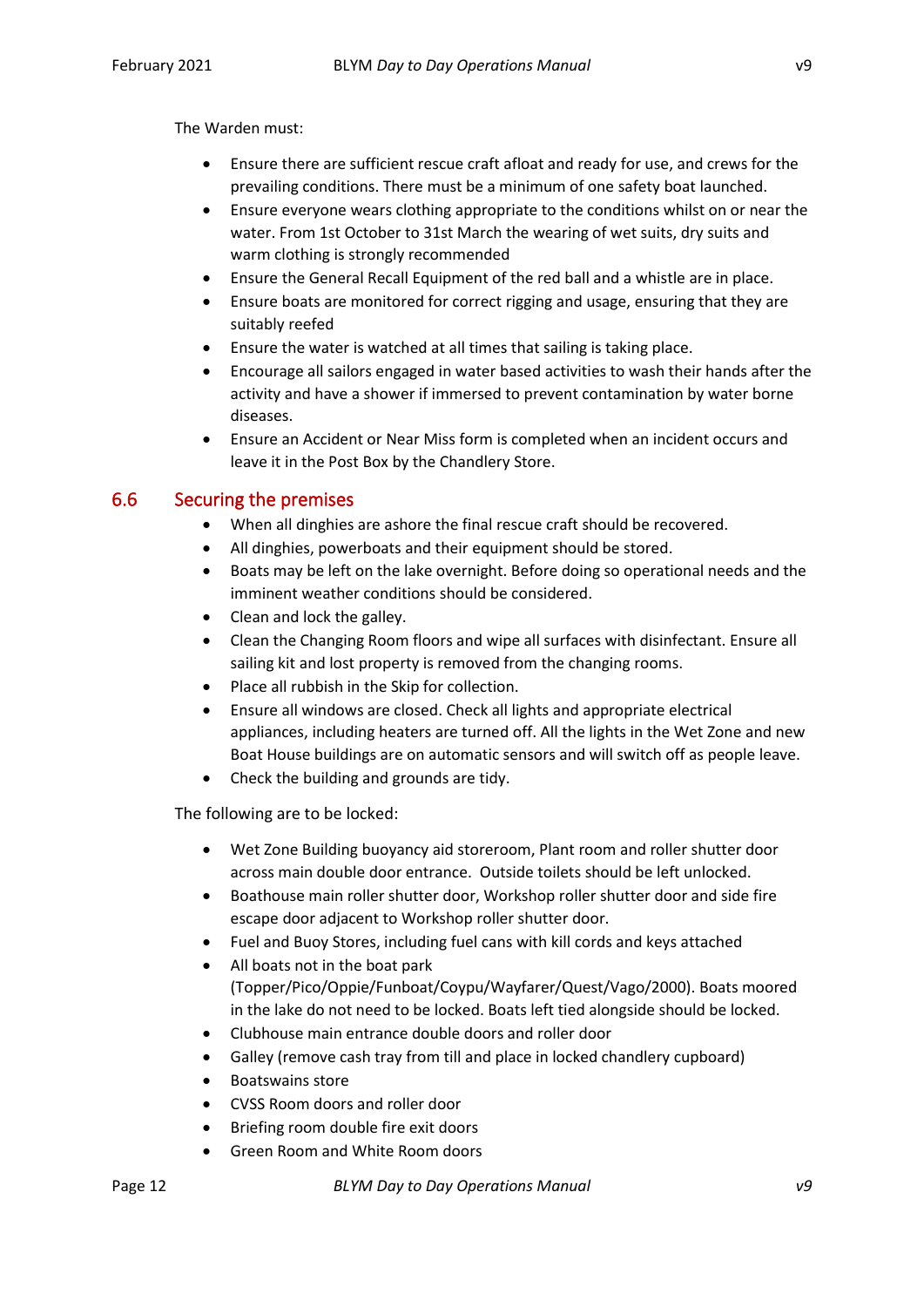- Both boat parks
- Main gate, side gate, single gate at front of Wet Zone building and double gate at rear of Wet Zone building.

### <span id="page-12-0"></span>7 Emergency Procedures

#### <span id="page-12-1"></span>7.1 Major Incident

A Senior Instructor or course leader should take initial command of an incident, providing that they are not a casualty. They should continue to do so until relieved by someone more senior or the Warden. The Warden shall maintain overall responsibility for the base and the incident.

1. **Dial 999** and ask for appropriate emergency service

| Location                                             |
|------------------------------------------------------|
| <b>Bury Lake Young Mariners</b>                      |
| <b>Bury Lake</b>                                     |
| <b>Rickmansworth Aquadrome</b>                       |
| <b>WD3 1NB</b>                                       |
| <b>Entrance off Harefield Road via Frogmoor Lane</b> |
| <b>Telephone Number: 01923 772015</b>                |

#### **Information to provide the operator**

- Nature of injury
- Age and sex of casualty
- Conscious or unconscious
- Breathing or not breathing
- 2. **Do first aid** to the best of your knowledge and experience. Do not administer any pills or lotions except when immediate threat to life.
- 3. **Delegate**
	- a. A person with a key to open the gates for the emergency services.
	- b. A person to accompany the casualty if going off site.
	- c. A person to make notes on everything you do and the time.
- 4. **Evacuate** the water and close the base if necessary

Additional steps:

- Find out the name, address, number and any other details of the casualty.
- Contact Next of Kin and inform them of the nature of the injury, hospital the person is attending, and contact details of the person accompanying the casualty.
- Contact the BLYM Chair and RYA Principal. Do not speak to the press or a third party.
- Fill in an accident form.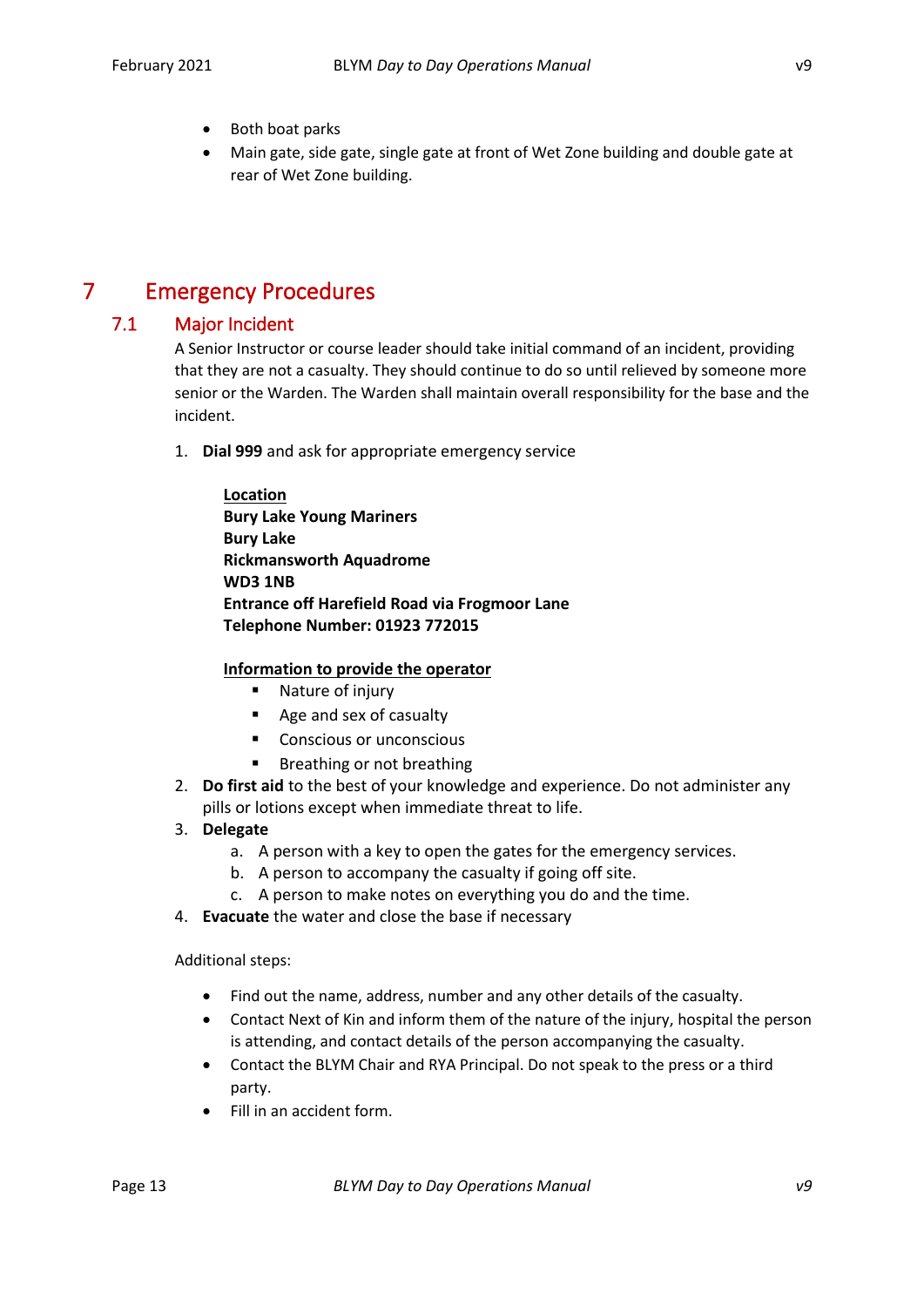#### <span id="page-13-0"></span>7.2 Minor Incident

Carry out first Aid to the best of your knowledge and experience

- Remember to wear gloves and protect your safety
- Do not administer any pills or lotions
- At the first available opportunity, fill in an accident form.

#### <span id="page-13-1"></span>7.3 Fire

The New Boathouse and Wet Zone Buildings are fitted with automatic Fire Detection and Alarm systems with Fire Alarm Panels and instructions for resetting Alarms when necessary. In the old Clubhouse Building the fire alarm is the continuous ringing of the fire bell situated by the fire exit double doors in the briefing room. In the event of a fire the fire service should be immediately called.

Evacuation procedures:

- 1. On hearing the fire alarm, the base must be evacuated immediately to the assembly point.
- 2. The assembly point is the marked grassed area by the BLYM car park.
- 3. Group Leaders are responsible for accounting for all members of their group.
- 4. No person may re-enter the premises unless instructed to do so by the Warden.
- 5. The Warden / Group Leader shall, if safe to do so, check the building and changing rooms to ensure it is empty.

If a powered or sailing craft catches fire, everyone should evacuate if safe to do so. This may mean transferring craft or entering the water. The fire should only be tackled if necessary to protect life.

Fire extinguishers are to be checked on an annual basis to ensure they are still in good operational condition. A record of checks should be made on the apparatus.

#### <span id="page-13-2"></span>7.4 VHF Radio

Channel P4 or the equivalent working channel can be used to summon help. In urgent or emergency situations, such as medical emergencies, entrapments or severe weather the following message format should be used:

#### **"Indigo, Indigo, Indigo, call sign (craft or person name), nature of emergency, location"**

On hearing this message, radio silence should be maintained. The Warden or duty senior instructor will make contact. Course leaders should ensure that all of their instructors are briefed on this protocol.

#### <span id="page-13-3"></span>7.5 Emergency action to be taken afloat

- **Indigo call** on Channel P4 or equivalent operational channel
- Protect life and limb
- **The Warden should take charge**, delegating responsibilities to the appropriate people. Where necessary the water should be evacuated.
- **Immediate first aid** should be delivered by a qualified first aider using the first aid kit in every rescue boat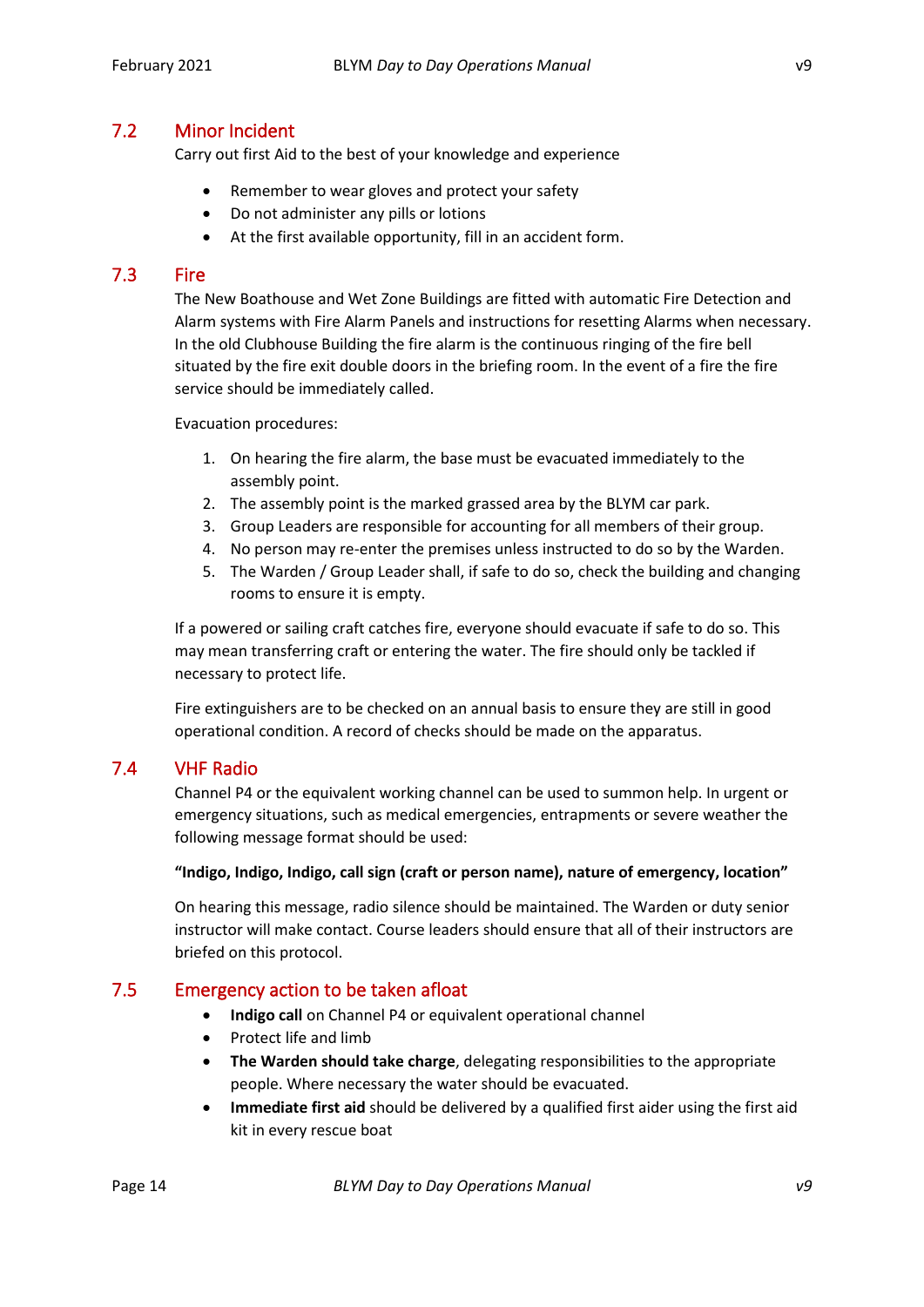• **Bring casualties ashore** as quickly as possible if safe to do so. If it is unsafe to move a casualty (e.g. suspected spinal or neck injury) they should be left in a safe position and emergency services should be informed. Someone must stay with the casualty.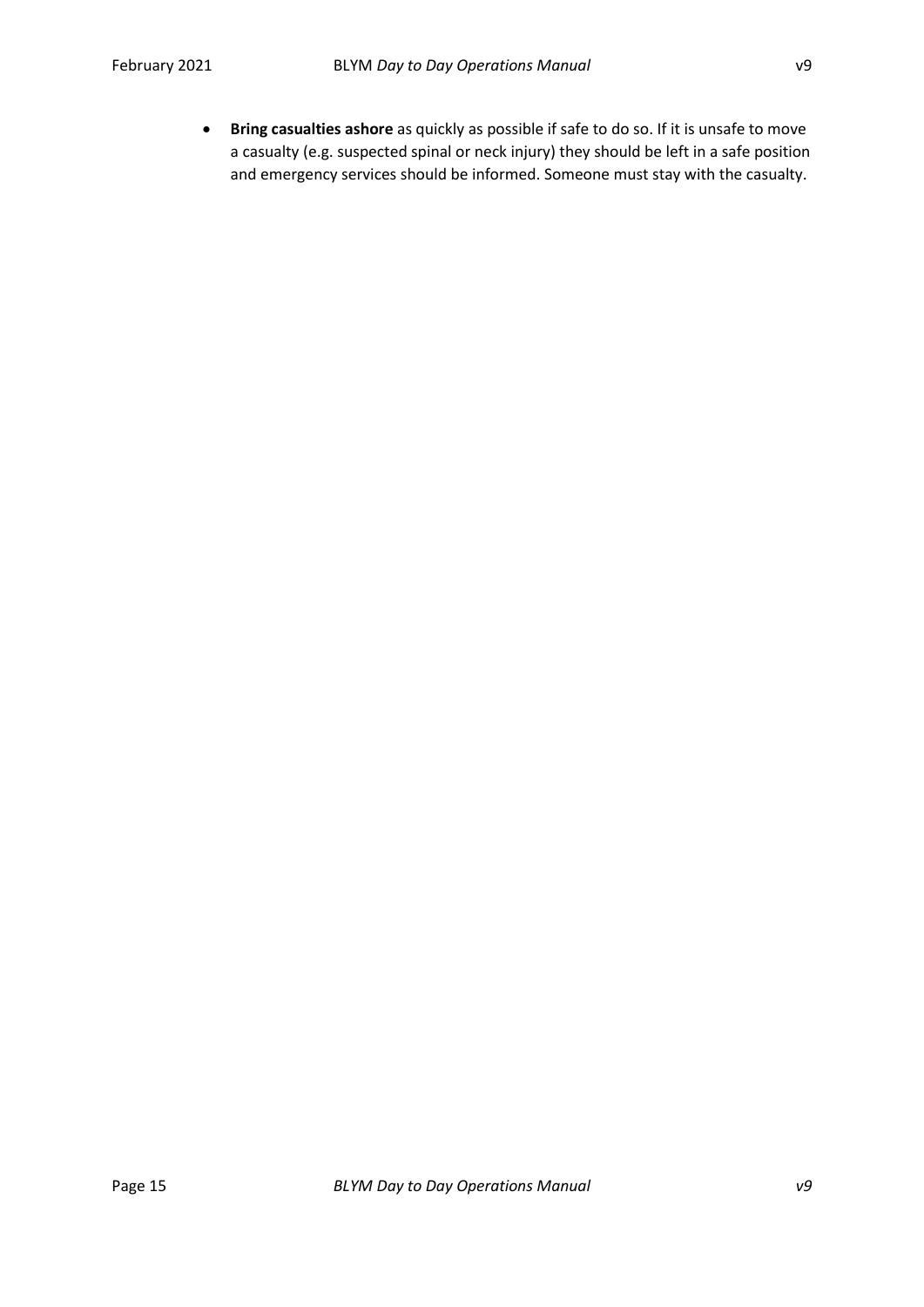### <span id="page-15-0"></span>8 Activity Operations

The delivery of all operations should be delivered by a suitably qualified and experienced member of the team. Activity specific operational requirements can be found in the sections below.

For sessions that Bury Lake Young Mariners is not affiliated directly to a governing body, the activities will be delivered to the standard defined below. The standard training course will be delivered by a subject matter approver – henceforth referred to as a Technical Approver. The requirements for an approver are provided below.

#### <span id="page-15-1"></span>8.1 Powerboating

All powerboat drivers must be responsible and show due respect to other water users. Their driving must be safe and controlled. High-speed use of powerboats purely for pleasure purposes is not permitted. Drivers must stop the engine when in contact with people in the water, if safe to do so.

Powerboat drivers must:

- Have the permission of the Warden
- Hold an RYA Powerboat Level 2 certificate, unless under instruction by an RYA Powerboat Instructor
- If under 16, be supervised by an adult with an RYA Powerboat Level 2 certificate

Drivers of faster powerboats (over 25hp) must:

- Have the permission of the Warden
- Hold a powerboat qualification of at least RYA Powerboat Level 2
- Be at least 18 years of age

Safety boat drivers must:

- Hold an RYA Safety Boat certificate
- Attend to distressed craft as rapidly and safely as possible, and prioritise according to their judgement when there are multiple distressed craft
- Prioritise people over boats
- Be prepared to enter the water
- Ensure the correct equipment is available, including anchor, throw line, knife, whistle, paddles, spare kill cord, and VHF radio
- Ensure they have a crew member if conditions demand it

Technical approval for Powerboating lies with the RYA via the principal. A risk assessment for powerboating can be found in the BLYM Risk Assessments document which is part of the library of documents which form the full BLYM Operations Manual.

All RYA powerboat courses must be supervised at all times by a person holding an appropriate and valid RYA Powerboat Instructors certificate. Unless a Warden is present, the lead powerboat instructor must be over 18 years old. When teaching 8 to 11 year olds both the Instructor and student must wear a kill cord. RYA Powerboat Instructors are expected to use their discretion and utilise an additional kill cord if appropriate.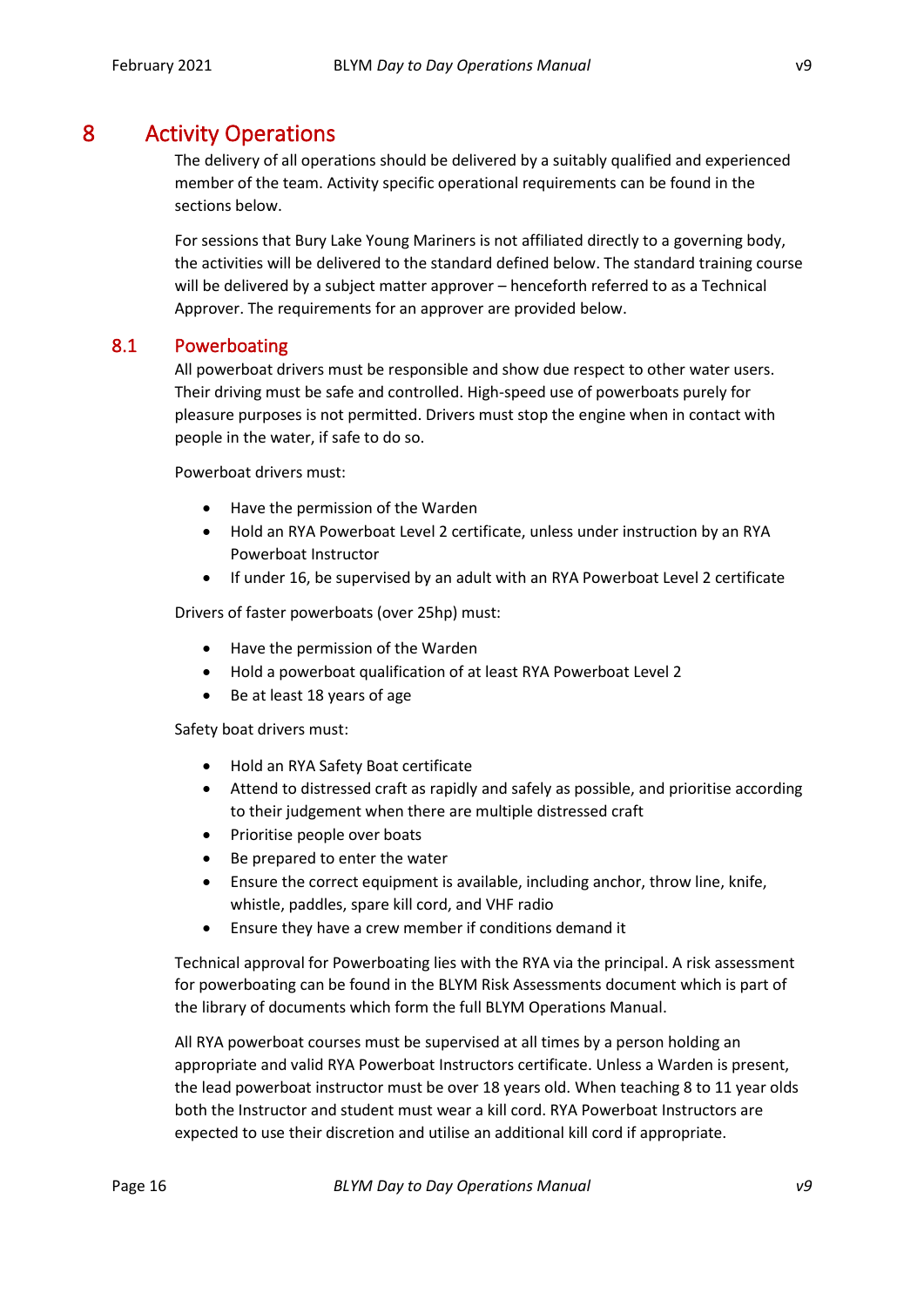| <b>Type of Craft</b> | Level       | <b>Ratios</b> |
|----------------------|-------------|---------------|
| Powerboats           | $1 + 2$     | 3:1           |
| Powerboats           | Safety Boat | 6:1 (2 Boats) |

It is the Warden's responsibility to ensure there are adequate safety boats launched and available for use. The recommended ratio of safety boats to sailing craft for **recreational**  sailing is as follows:

| No of Dinghies         | No of Safety Boats |
|------------------------|--------------------|
| 1 to 12 Sailing Craft  | 1 Safety Boat      |
| 13 to 24 Sailing Craft | 2 Safety Boats     |
| 25 to 36 Sailing Craft | 3 Safety Boats     |
| 37 to 48 Sailing Craft | 4 Safety Boats     |
| 49 to 60 Sailing Craft | 5 Safety Boats     |
| 61 to 72 Sailing Craft | 6 Safety Boats     |
| 73 to 84 Sailing Craft | 7 Safety Boats     |
| 85 to 96 Sailing Craft | 8 Safety Boats     |

A safety boat can be considered ready and available for use providing it is fuelled and able to reach a casualty within 7 minutes from launch (either wet or dry) to arrival.

The Tod is not considered as a safety boat. Its official designation is a Workboat. It can be used to moving buoyage, deploying anchors, moving and recovering dinghies. It should not be used as a first line of defence, and should only be used to recover casualties when no other option is available.

#### <span id="page-16-0"></span>8.2 Improvised Rafting

During multi-activity sessions, fun days or group sessions, improvised rafting may be delivered as an activity.

Bury Lake Young Mariners has 2 levels of internal rafting supervisor qualification, a Rafting Supervisor and a Senior Rafting Supervisor. In order to deliver an Improvised Rafting session, the following must be followed:

- A Senior Rafting Supervisor or Rafting Technical Approver must be on site at all times.
- A Rafting Supervisor must be directly supervising and delivering the rafting technical session.
- The rafting session should operate to a 1:6 ratio of rafting supervisors to participants.
- Safety Knives, Minimum 15m throwlines should be provided to each of the supervisors.
- A safety boat should be made available for use during improvised rafting operations. The safety boat should not be responsible for more than 12 participants.
- Rafts are not to extend further than 30m from the shore. Should the raft extend further than the reach of the available throw lines, the safety boat should be underway.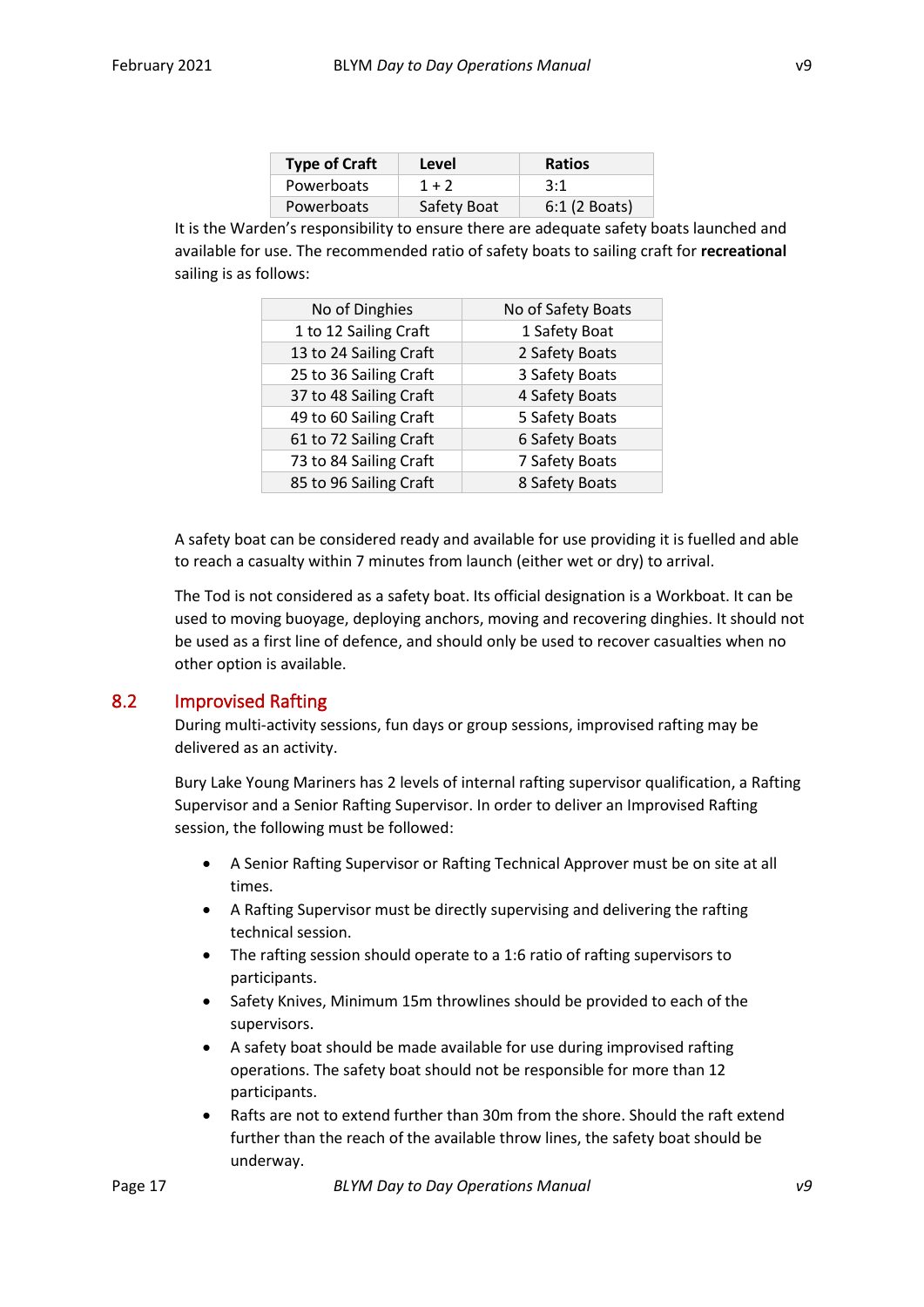A risk assessment for improvised rafting is provided in the BLYM Risk Assessment document, and a syllabus for improvised rafting training is contained in Section 10.5.2.

#### <span id="page-17-0"></span>8.3 Towsports

Kneeboarding and towing of inflatables may take place from time to time at the base. In order to deliver a Towsports activity session, suitably qualified team must be present. 2 levels of Towsports instructor operate at Bury Lake Young Mariners – Towsports Supervisor (Spotter) (TSS(S)) and Towsports Supervisor (Driver) (TSS(D)). Each should have been delivered the appropriate training course by a Towsports Technical Approver.

Towsports must not occur when other sailing or powered craft are using the lake. The following procedures must be followed:

- Towsports should be pre-approved for operations by the Principal and Trustees.
- A minimum of 3 members are the team are required in order to run a Towsports sessions:
	- o A base warden
	- o A Towsports Supervisor (Driver)
	- o A Towsports Supervisor (Spotter)
- A safety briefing should be conducted by the TSS(D) before the session takes place
- Only a single participant should be towed behind any single powerboat. Should multiple tow boats be operating simultaneously, only one should be operating at tow speeds. The additional craft should be contained in a designated holding area until the operating tow craft has slowed beyond planing speed.
- Towsports should be conducted in line with the training delivered by the technical approvers.

A risk assessment for Towsports is provided in the BLYM Risk Assessment document, and a syllabus for Towsports training is contained in Section 10.5.3.

#### <span id="page-17-1"></span>8.4 Stand Up Paddleboarding (SUP)

Stand Up Paddleboarding is to be conducted in line with the guidelines set out by BSUPA, and conducted by BSUPA Level 1+ coaches. The Technical approval for SUP'ing lies with BSUPA. In addition, the following should be adhered to at all times.

- A ratio of 1:6 should be operated at all times for all types of SUP activities
- The SUP group should not operate more than 50m from the nearest shore.
- A safety boat should be made available, with a driver trained in the rescue of SUP's.
- All participants should be wearing suitable clothing for an immersion sport.

A risk assessment for SUP'ing is provided in the BLYM Risk Assessment document.

#### <span id="page-17-2"></span>8.5 Canoeing & Kayaking

Canoeing and Kayaking is to be conducted in line with the guidelines set out by British Canoeing (BC), and conducted by BC Paddlesport coaches. The Technical approval for Canoeing and Kayaking lies with BC. In addition, the following should be adhered to at all times.

• A ratio of 1:6 should be operated at all times for all types of canoe and kayaking activities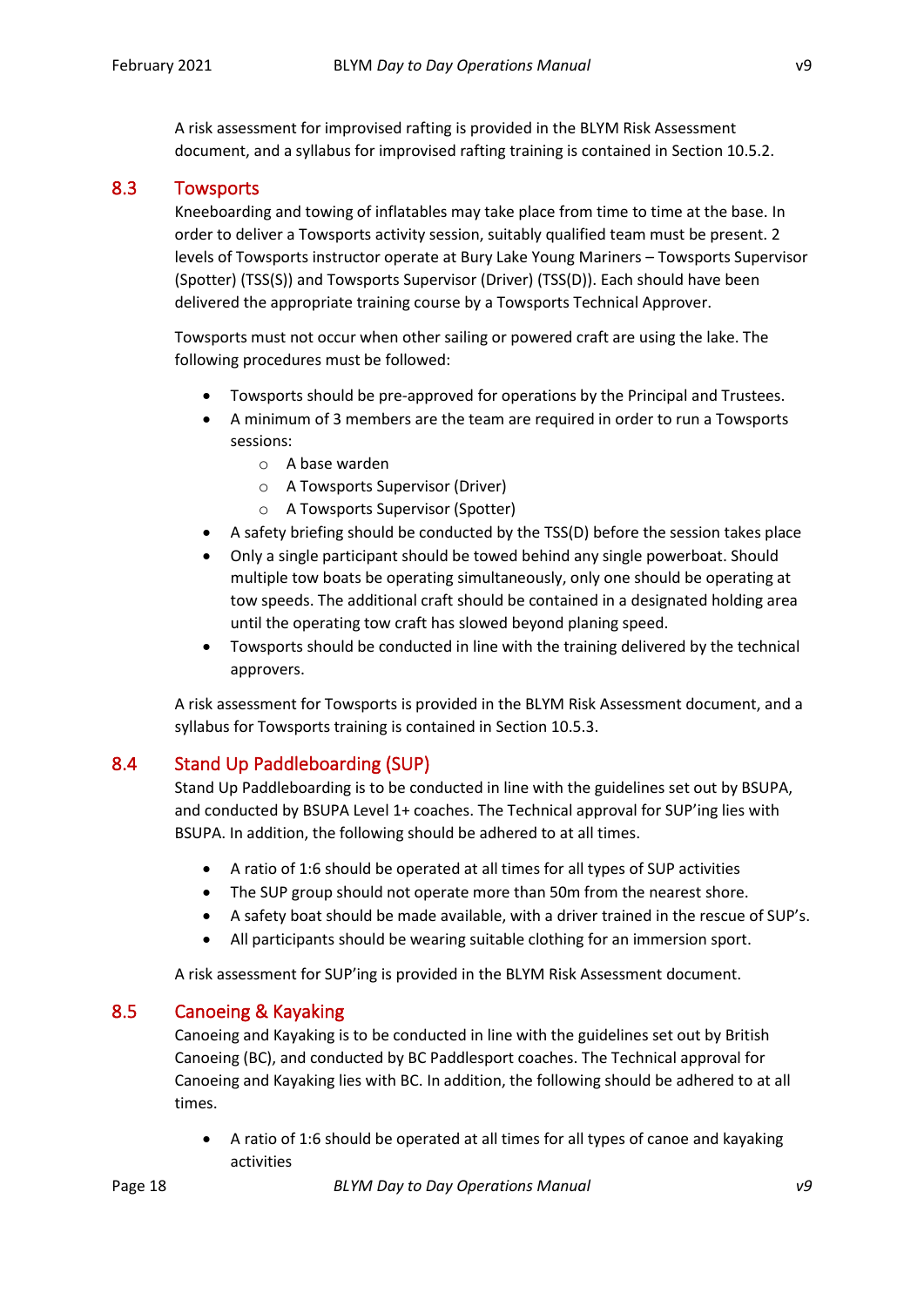- The canoe or kayak group should not operate more than 50m from the nearest shore.
- All participants should be wearing suitable clothing for an immersion sport.

A risk assessment for canoeing and kayaking is provided in the BLYM Risk Assessment document.

#### <span id="page-18-0"></span>8.6 Walk-On-Water Balls (WOWB)

On occasion for multi activity sessions, use of the walk-on-water balls may be an option made available. Bury Lake Young Mariners offers internal training in order to allow this session to be run. There is a single level of Walk-On-Water-Ball Supervisor, and the syllabus for assessment can be found in Section 10.5.4. In addition, the following must be followed at all times:

- Stop clocks must be used to record participant activity time. The maximum time that can be spent inside the balls is 3 minutes.
- Carpet should be laid over the jetty to prevent damage to the equipment
- An extension lead with a separate isolator should be used.
- A ratio of 2 balls on the water per supervisor should be operated.
- Zips should be lubricated at beginning and end of every session.
- Tethers should be inspected and securely fastened to the jetty before the beginning of every session.
- Supervisor should have a knife or scissors close at hand to effect an emergency opening of WOWB.

A risk assessment for WOWB's is provided in the BLYM Risk Assessment document and a syllabus for WOWB training is contained in Section 10.5.4.

#### <span id="page-18-1"></span>8.7 Sailing Operations

It is the sailor's responsibility to ensure equipment in their care is treated in a seamanlike manner. This includes:

- Taking high performance boats off the water when not in use according to the conditions.
- Using mast head floats when fitted. Instructors/leaders should consider their use when boats are being used with novices and there is an increased chance of capsizes. They should also be considered during capsize drills. Mast head floats are there to protect the mast and prevent damage during a capsize. Mast head floats are available on request.

All RYA Dinghy Sailing courses must be supervised at all times by a person holding an appropriate and valid RYA Senior Instructor certificate.

| <b>Type of Craft</b>   | <b>Ratios</b>                                                                                                                                                                             |
|------------------------|-------------------------------------------------------------------------------------------------------------------------------------------------------------------------------------------|
| <b>Crewed Dinghies</b> | 3:1 for beginners with Instructor on Board.<br>Maximum 9:1 with not more than 6 boats per Instructor (e.g. 3<br>Wayfarers with 3 students in each or 4 Picos with 2 students in<br>each). |
| Single Handed dinghies | 6:1 (Only applies when the boats are being used as single<br>handers)                                                                                                                     |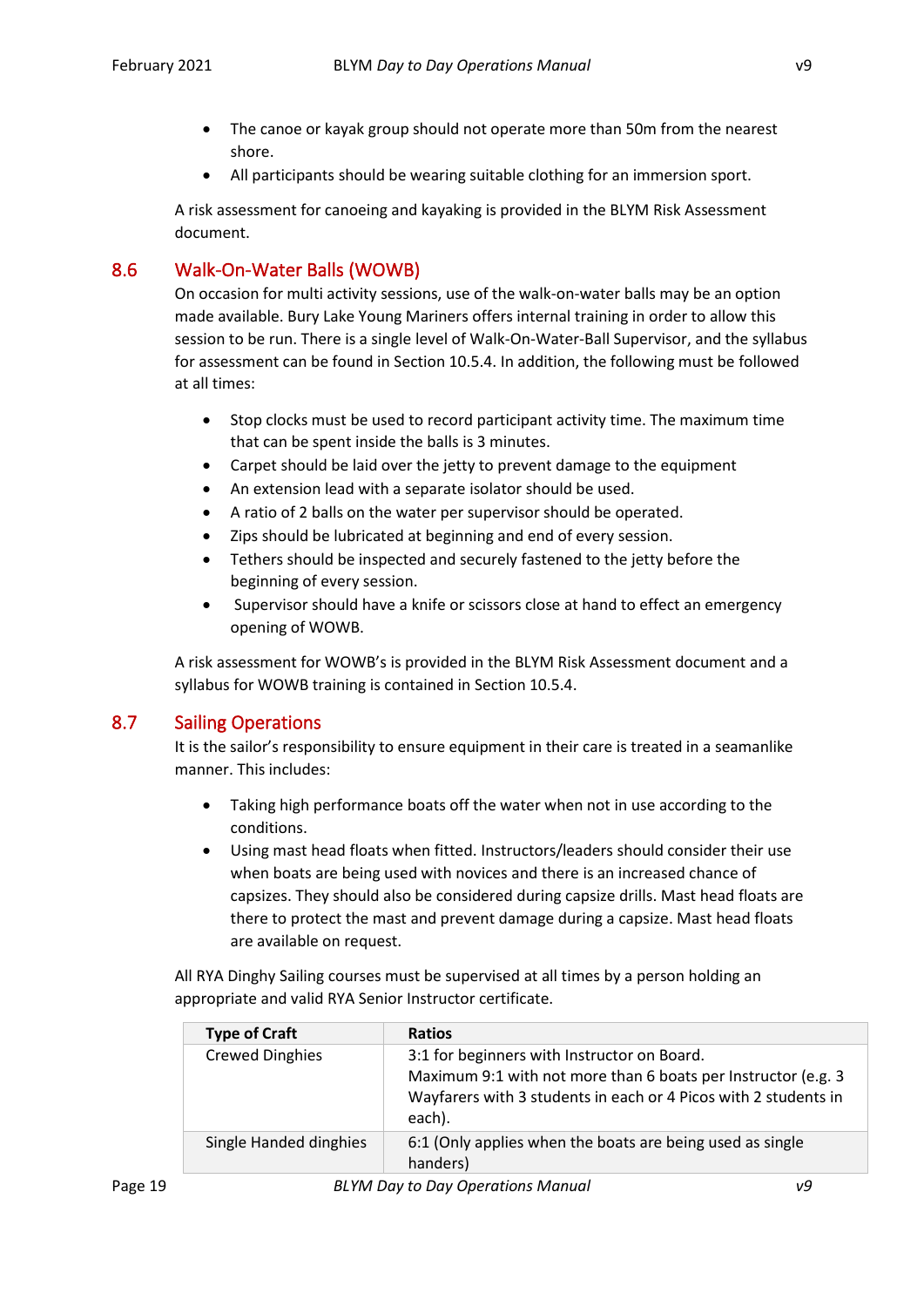Technical Approval for sailing lies with the RYA, via the Principal.

#### <span id="page-19-0"></span>8.8 Courses

#### <span id="page-19-1"></span>8.8.1 Supervision of Students

Course participants must be appropriately supervised at all times whilst on base. Students must be supervised during breaks, including lunch. Lead Instructors should appoint at least one Instructor to supervise their group during this time. The White Room is out of bounds to youth courses during lunch unless otherwise directed by a lead Instructor.

#### <span id="page-19-2"></span>8.8.2 Instructors

BLYM shall keep an online record of all its instructors and relevant information and store in accordance with GDPR guidelines:

- Name
- Date of birth
- **Address**
- Emergency contact details and medical conditions
- Qualifications
- DBS status
- Instructors are appointed by the Centre Principal, and continued membership of the instructor team is at their discretion.

By volunteering to instruct at BLYM, all instructors agree:

- To uphold the values of BLYM and act in a fair and professional manner
- To abide by the Instructor Code of Conduct and BLYM Volunteer Code of Conduct
- To the standard BLYM Terms & Conditions
- To be responsible for the welfare of themselves and any students in their care
- To make every effort to attend one of the annual instructor training days to ensure they are up-to-date with procedures and methods
- To keep their qualifications up-to-date by revalidating as required
- To follow these standard operating procedures in this Operations Manual

Any Instructor found to not be upholding this code of conduct may be removed from the BLYM Instructor Team.

Qualifications; These **MUST** be uploaded onto the BLYM Website under the relevant web pages. The Principal or a BLYM Officer may ask for proof of certification which can be hard or soft copy. Photocopies will **NOT** be accepted. Random checks will be in operation as of 1<sup>st</sup> March. Please contact the Website Administrators if you are unsure how to do so.

BLYM strives to provide a safe environment for its team and a comprehensive Instructor Development Programme for all instructors. BLYM will also provide support and supervision to all instructors.

#### <span id="page-19-3"></span>8.9 Other

Other operations are permitted at Bury Lake Young Mariners provided they are suitably risk assessed and operate with the same framework of safety currently implemented.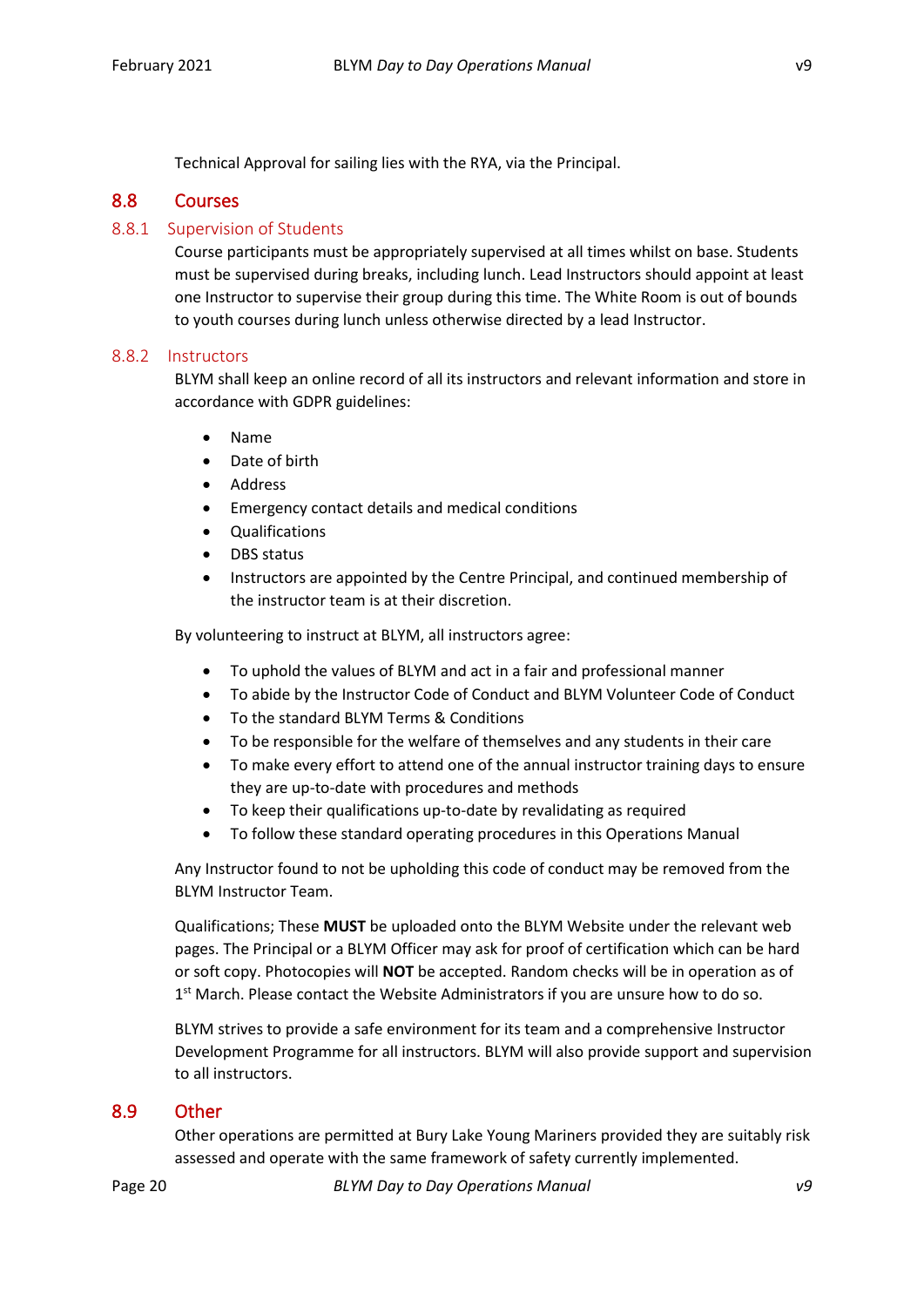Activities not usually operated should not be undertaken without express approval of the Trustees and the Principal.

All equipment used to enable other activities to take place should be thoroughly inspected by an individual with the correct maintenance authority level and experience to confirm that the equipment is safe to use.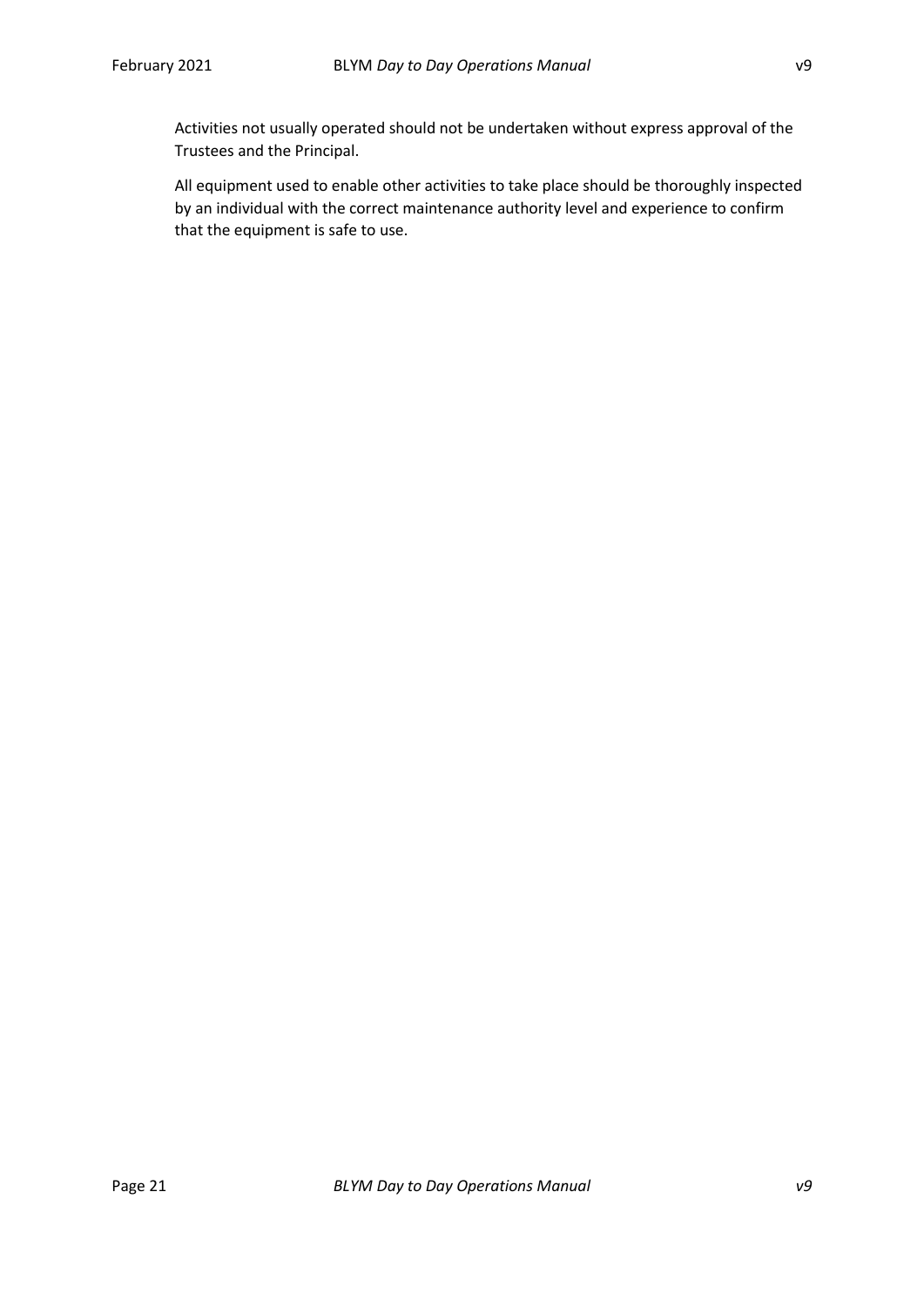### <span id="page-21-0"></span>9 Base Operations

#### <span id="page-21-1"></span>9.1 Galley

The following people are allowed to enter the galley and supervise purchases and payments:

- Wardens, Assistant Wardens and BLYM Officers
- Those given permission by the above

The following should be observed when in the galley:

- Maximum of 3 people
- Individuals must not operate the cash till for their own purchases
- Wet or dirty clothing should not be worn
- Individuals must wash their hands on entering the Galley or handling unwrapped food or utensils.
- Unwrapped food must not be touched and should be covered during storage.
- The galley must be left locked when unattended.
- Servers, tongs or gloves must be used to handle unwrapped food.
- Waterproof plasters must be used to cover open cuts.

Personal food containers must have on them the person's name and the date it was placed in the fridge. Poorly wrapped, unidentified and out of date food will be thrown away

All work surfaces must be kept tidy and any spillages cleaned up immediately.

Individuals cooking or handling high risk food for third parties (other than milk) must have completed a food hygiene course.

#### <span id="page-21-2"></span>9.2 Boat Parks, Storage and Derigging

- The boat parks adjacent to the Boat House and Clubhouse are for BLYM boats only.
- The external boat park is for the use of members' privately owned boats.
- All boat parks must be kept locked when not in use.
- A suitable number of people (minimum of two) must be used when lifting boats to and from the racks or heavy items to minimize the risk of injury. Correct lifting techniques involving bending the knees and keeping a straight back should be used.
- Dinghies should be removed from the water with masts in place and de-rigged in the appropriate dinghy storage area where the mast can be removed. To minimize the risk of masts falling on people, boats should only be de-masted in noncongested areas away from the water's edge.
- During RYA courses and group activities removal of and subsequent storage of the mast and equipment will be supervised appropriately.

#### <span id="page-21-3"></span>9.3 Key and Lock Hierarchy

BLYM operates a hierarchical lock system. Keys are allocated as follows:

- Level 1 **(Grey)** People external to BLYM needing access to compound.
- Level 2 **(Yellow)** Members' key for members' boat park
- Level 3 **(Pink)** Group Leaders and approved members of the Instructor Team
- Level 4 **(Red)** Approved members of the Instructor Team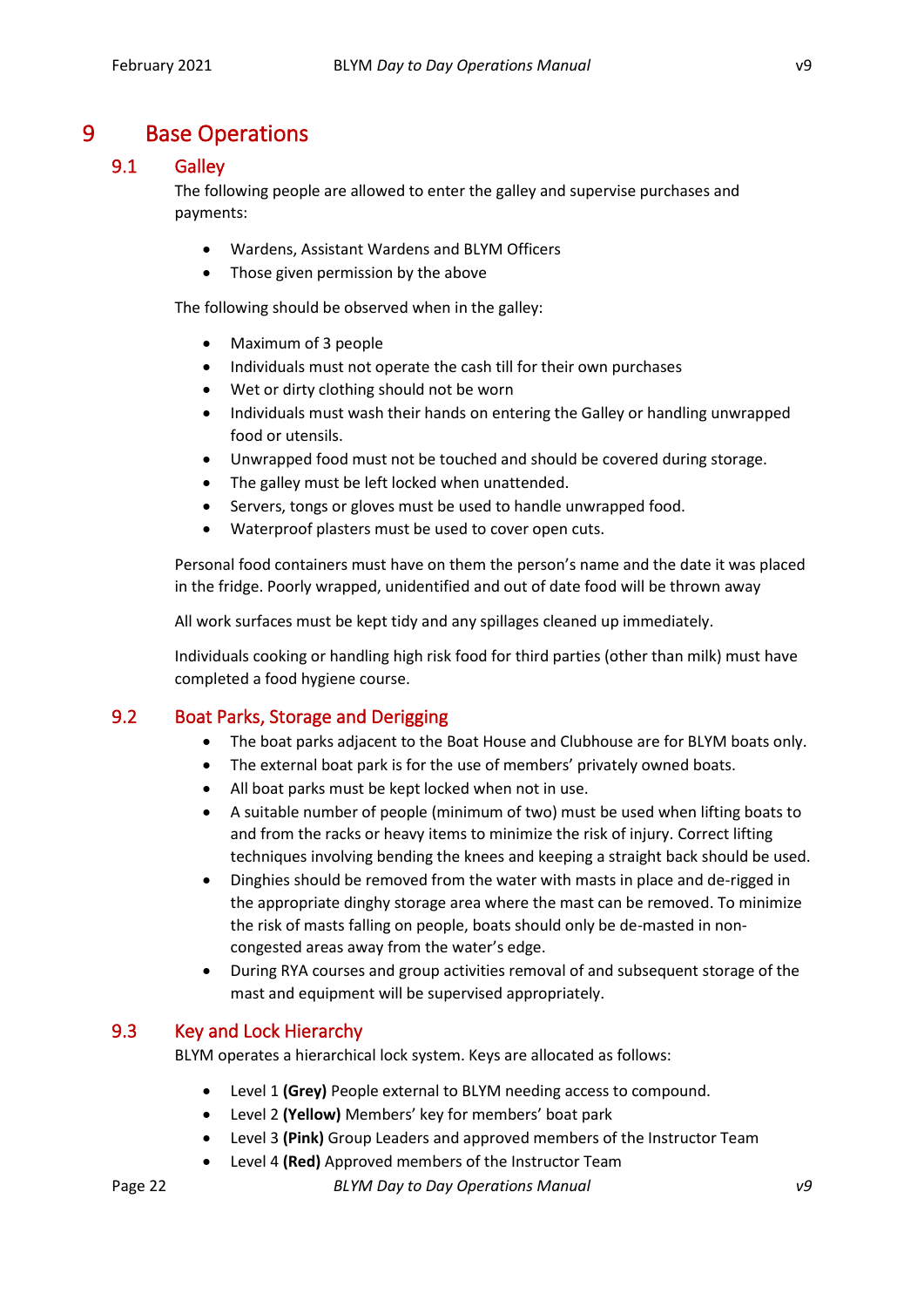- 
- Level 5 **(Blue)** BLYM Committee members, Wardens, trustees and boatswains

#### <span id="page-22-0"></span>9.4 Inspections

Any activities taking place at BLYM are liable to inspection (both planned and unplanned) from a variety of bodies. The Warden or Group Leader must immediately inform the RYA Principal, Chair, or another member of the BLYM Leadership Team in the event of an unannounced inspection.

#### <span id="page-22-1"></span>9.5 Miscellaneous

**Boat Usage:** BLYM boats may be used by individual members while BLYM is open for general sailing.

**Groups:** Groups who wish to use the facilities on a regular basis must advise the Management Committee of their intentions to avoid conflicts. Groups should check availability on the group bookings sheet and make the appropriate booking.

**Damage reporting:** It is an individual's responsibility to report any fault or damage to equipment. Faults or damage must be recorded on a damage report form immediately when it is discovered. A "do not use" tag should be fixed to the damaged item.

**VHF Radios:** VHF Radios are available for use when required. All parties are reminded that the use of VHFs is a privilege and not a right. Please ask the Warden before taking one and sign it out on the sign-out sheet. Please return all VHFs to their charging docks at the end of the day. Channel P4/M2 is our designated operating channel. Any person(s) not found to be adhering to these instructions risks losing their opportunity to use them

**Staffing:** During any activity, there must always be a Warden and another responsible person capable of summoning assistance.

**Managed Groups:** When managed groups are undertaking RYA courses, there shall be an RYA Senior Instructor in charge and they will follow RYA protocols. If a managed group is not undertaking a RYA course, an individual capable of acting as Warden may be in charge. Managed Groups not undertaking RYA courses are required to adhere to the safety boat ratios outlined for recreational Sailing.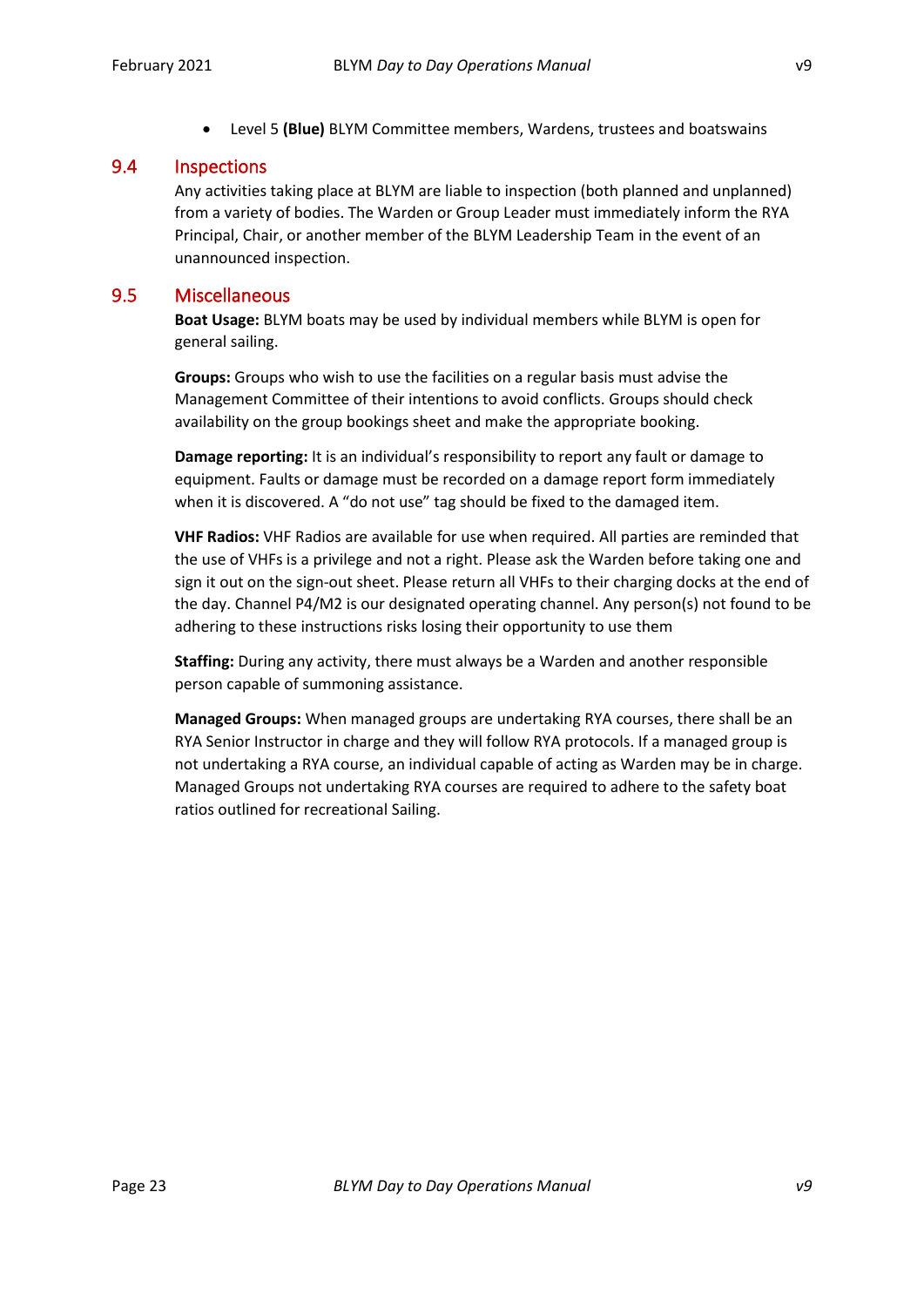### <span id="page-23-0"></span>10 Off-base procedures

#### <span id="page-23-1"></span>10.1 Activities taking place within the Aquadrome

The person in charge of such an activity must notify the Warden/Duty SI and provide the following information:

- Nature of Activity
- Number of participants and location of list of names and contact details
- Estimated Time of return

On return, ensure all members of the party are still present and inform the Warden.

#### <span id="page-23-2"></span>10.2 Activities Taking Place Off-Site

The person in charge of such an activity must notify the trustees and principal in advance and provide the following information:

- Activity identified
- Trip leader identified and Safeguarding Officer consulted
- Permission obtained from BLT based on:
	- o Risk assessment (either bespoke or from the venue)
	- o Prices set to break even at 65% attendance
	- o Trip leader and independent emergency home contact person identified
	- o Advertise trip
	- o Youth consent/medical and adult next-of-kin/medical forms completed by all participants
	- o Joining instructions provided to parents and adult participants

#### <span id="page-23-3"></span>10.3 Taking Equipment off Site

Members recognise that it is a privilege to take equipment off site and that the BLT have the right to withdraw this at any time. BLYM Members may take equipment off-site subject to the agreement of at least 2 members of the BLT. Group Members may borrow equipment subject to the approval of the BLT.

The BLT may delegate the authority to sign out boats to a Group Leader for members their group. Records of such arrangements will be kept by the Secretary of the BLT and updated at the beginning of each sailing season. Boats are borrowed subject to the usual BLYM tariffs. Other equipment may be borrowed on condition of a suitable donation to club funds.

Before any equipment is removed from the premises, a record of the loan must be made in the Borrow Log. Those borrowing equipment accept sole responsibility for its safe return. Any damage must be reported and remedied by the borrower.

The Principal/BLT must be personally advised of any major incidents or damage and they will be responsible for apportioning costs of repair. BLYM boats are insured for use off site within certain parameters including towing. It is individuals' responsibility to ensure that they have notified their vehicle insurers that they will be towing. It is the responsibility of individuals borrowing equipment to ensure items are suitably secured at all times.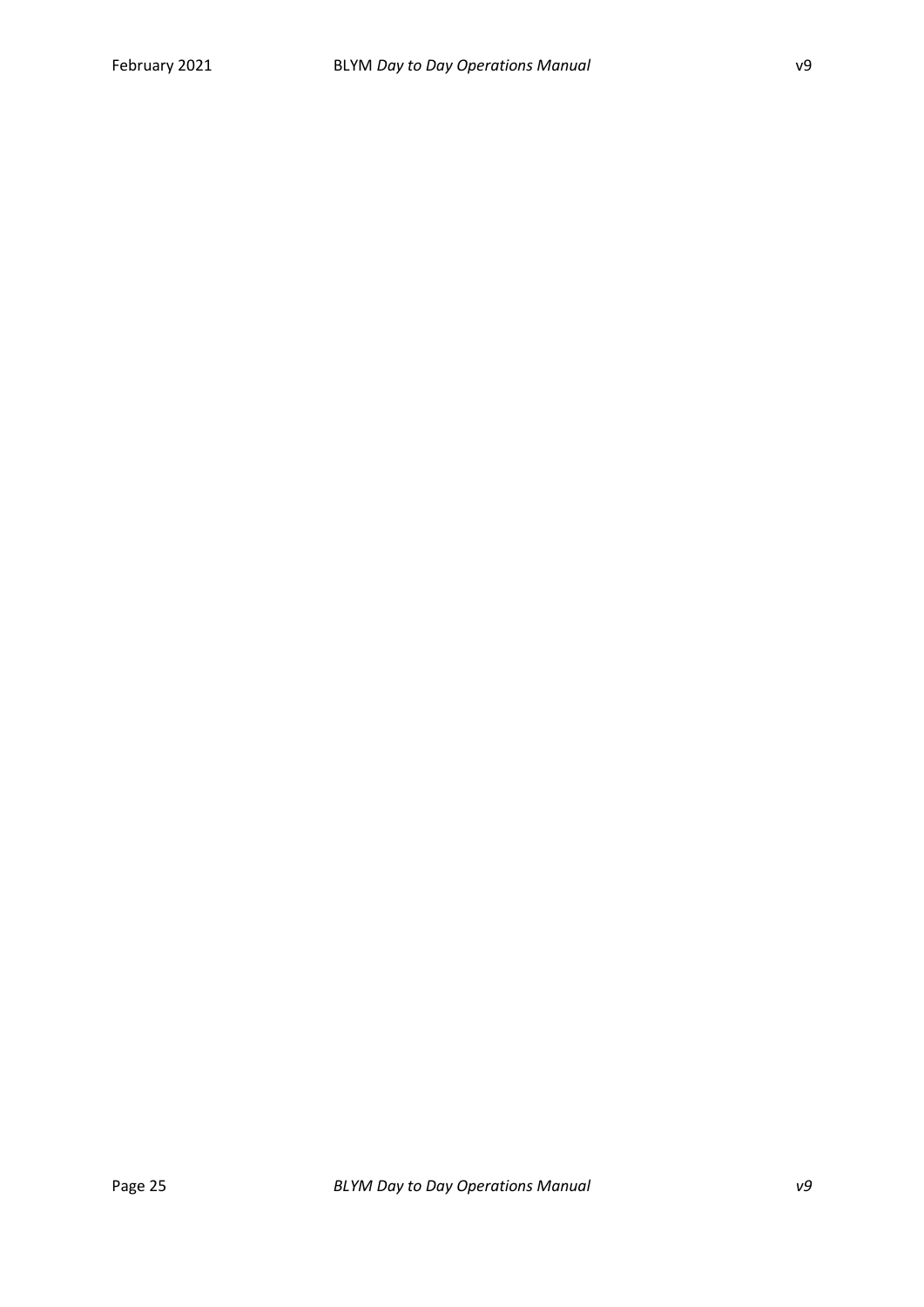## 10.4

### 10.4 Maintenance Authority Levels

#### <span id="page-25-1"></span>10.4.1 Introduction

<span id="page-25-0"></span>The regulations set out *Shall* apply to all maintenance tasks carried out:

- at BLYM,
- upon any assets or property belonging to or in the care of BLYM.

It is intended that the provision of these regulations will ensure that all tasks will be completed:

- to high levels of quality,
- in an appropriate and safe manner.
- as to ensure that no harm or loss ensues as a result of any of the task(s) undertaken.

#### <span id="page-25-2"></span>10.4.2 Definitions

Throughout this document some words and/or phrases are shown in *bold italics*. These words and/or phrases *Shall* be interpreted using the following definitions to avoid any ambiguity:

| <b>Term</b>                  | <b>Definition</b>                                                                                                                                                                                                                                        |
|------------------------------|----------------------------------------------------------------------------------------------------------------------------------------------------------------------------------------------------------------------------------------------------------|
|                              |                                                                                                                                                                                                                                                          |
| <b>Maintenance Task</b>      | Any task recognised by BLYM to be maintenance, new<br>build or repair. Personal 'projects' conducted at BLYM<br>will also be considered <b>Maintenance Tasks</b> for the<br>purpose of this document.                                                    |
|                              |                                                                                                                                                                                                                                                          |
| <b>Trainee</b>               | A Person not recognised by BLYM as being Competent<br>or <b>Authorised</b> by BLYM.                                                                                                                                                                      |
| <b>Competent Person</b>      | A Person recognised by BLYM as having sufficient<br>knowledge, training and experience to carry out basic<br>Maintenance Tasks safely.                                                                                                                   |
| <b>Authorised Person</b>     | A Competent Person recognised by BLYM as having<br>sufficient knowledge, training and experience to carry<br>out complex Maintenance Tasks safely and to<br>supervise a Trainee or Competent Person.                                                     |
| <b>Boatswain</b>             | An <b>Authorised Person</b> , appointed to the BLYM<br>Boatswain's sub-committee, with the superior<br>knowledge, training and experience needed to<br>authorise, carry out and supervise over the most<br>complex and/or critical of Maintenance Tasks. |
| <b>Immediate Supervision</b> | Supervision where the supervisor will be on site ready<br>to render help or advice at short notice.                                                                                                                                                      |
| <b>Personal Supervision</b>  | Supervision where the supervisor will remain at the<br>point-of-work throughout.                                                                                                                                                                         |
|                              |                                                                                                                                                                                                                                                          |
| <b>May or Should</b>         | An advisory instruction where a judgment can be made<br>as to what is reasonably practicable.                                                                                                                                                            |
| <b>Shall</b>                 | A mandatory instruction where no judgment can be<br>made or discretion given.                                                                                                                                                                            |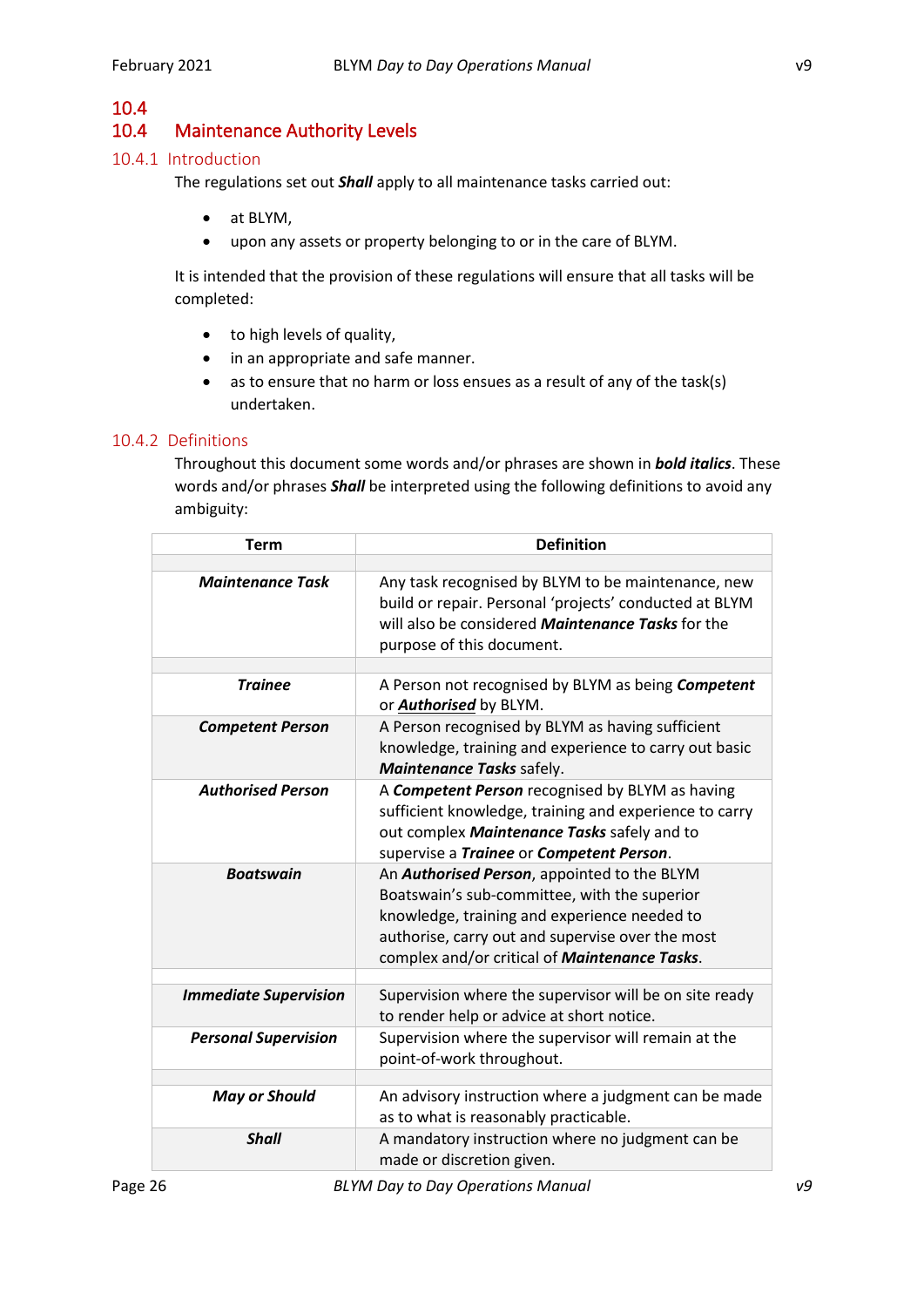| <b>Air Tools</b>   | Any tool that uses compressed air.                                   |  |
|--------------------|----------------------------------------------------------------------|--|
| <b>Hand Tools</b>  | Any tool that is not powered by air/electricity.                     |  |
| <b>Hot Tools</b>   | Any tool that operates by heating an element or<br>releases a flame. |  |
| <b>Power Tools</b> | Any tool that uses electrical power from batteries or<br>the mains.  |  |

#### <span id="page-26-0"></span>10.4.3 Limitations

Due to the difficulty in regulating the use of tools to perform *Maintenance Tasks*, BLYM will not offer any official training in the use of individual tools. Instead, BLYM will assess an individual's ability to avoid danger when using tools and this will form part of the criteria for becoming a *Competent* or *Authorised Person*.

Similarly, whilst BLYM has high-level risk assessments for the use of the workshop and tools, it would be impracticable to perform a written risk assessment for each individual task. *Competent* or *Authorised Persons* will instead perform a mental risk assessment which can be discussed within a working party or a **Boatswain**.

The schedule sets out specific tasks which have been highlighted to contain inherent risks which BLYM needs to control. It is not an exhaustive list and tasks not included in the schedule *May* not be undertaken without explicit permission of an *Authorised Person*.

There are many tasks which require skills and/or resources beyond that which are possessed at BLYM. In these situations, a **Boatswain** will appoint an appropriate person to carry out the *Maintenance Task* and will inform the committee.

In the event that a *Maintenance Task* requires completion urgently and the required level of supervision is unavailable then a reasonable attempt *Shall* be made to contact a *Boatswain* by phone. The *Boatswain* will then assess the risks and *May* give verbal permission for the task to be carried out. That *Boatswain Shall* then inspect the work done as soon as is reasonably practicable.

#### <span id="page-26-1"></span>10.4.4 Authority

There are three Authority Levels:

#### *Competent Person*.

*Authorised Person*.

#### *Boatswain*.

Anybody not assigned to one of the above levels will be considered as a *Trainee.*

Authority Levels will be assigned by a *Boatswain* and *Shall* be recorded on paper within the workshop for easy reference

For the use of *Air Tools, Hot Tools* or *Power Tools* there *Shall* be at least two people on the base. Only the person operating the tool is required to be a *Competent or Authorised Person*.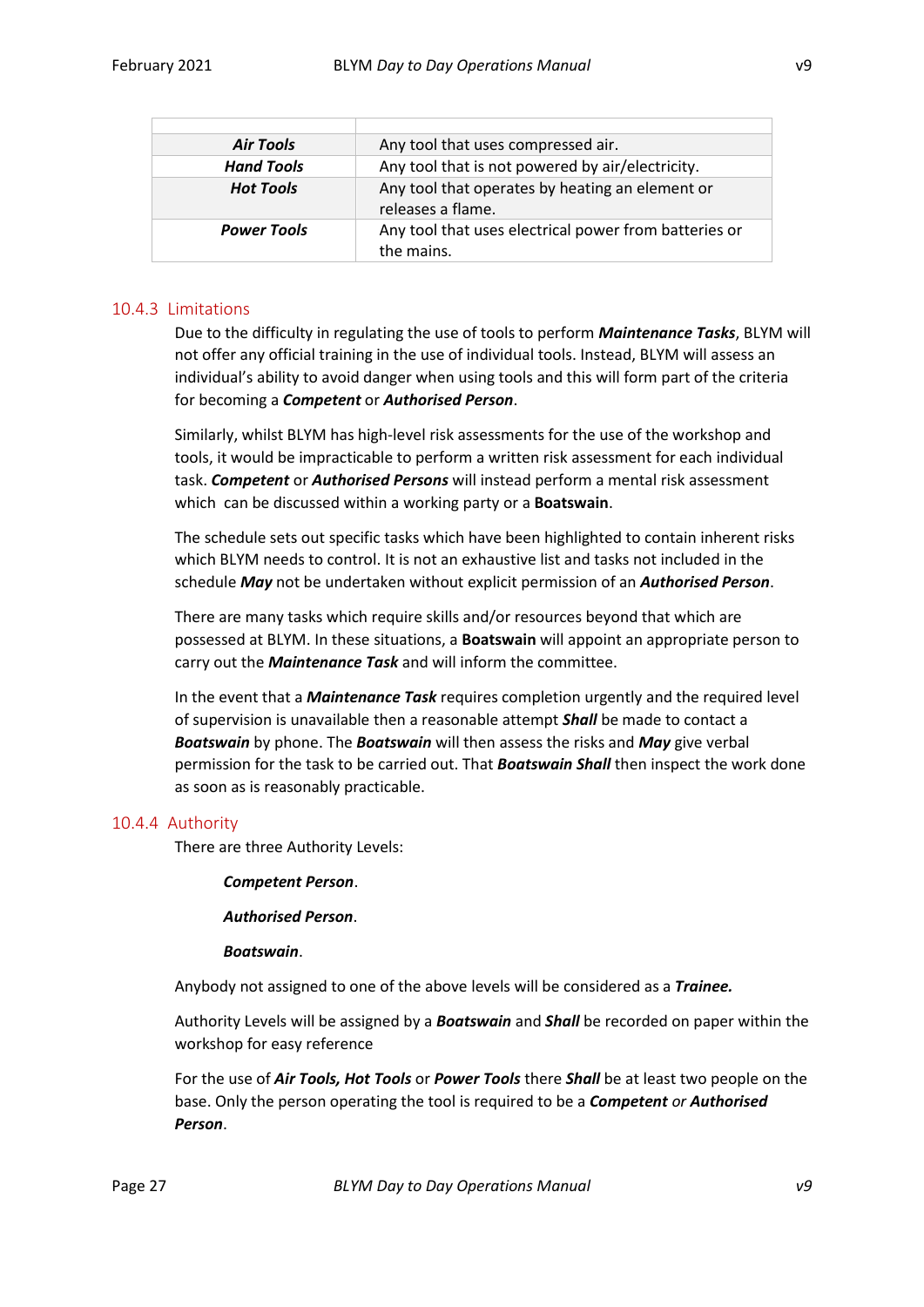Some tools which pose greater risks will be restricted in their use. These restrictions will be clearly labelled.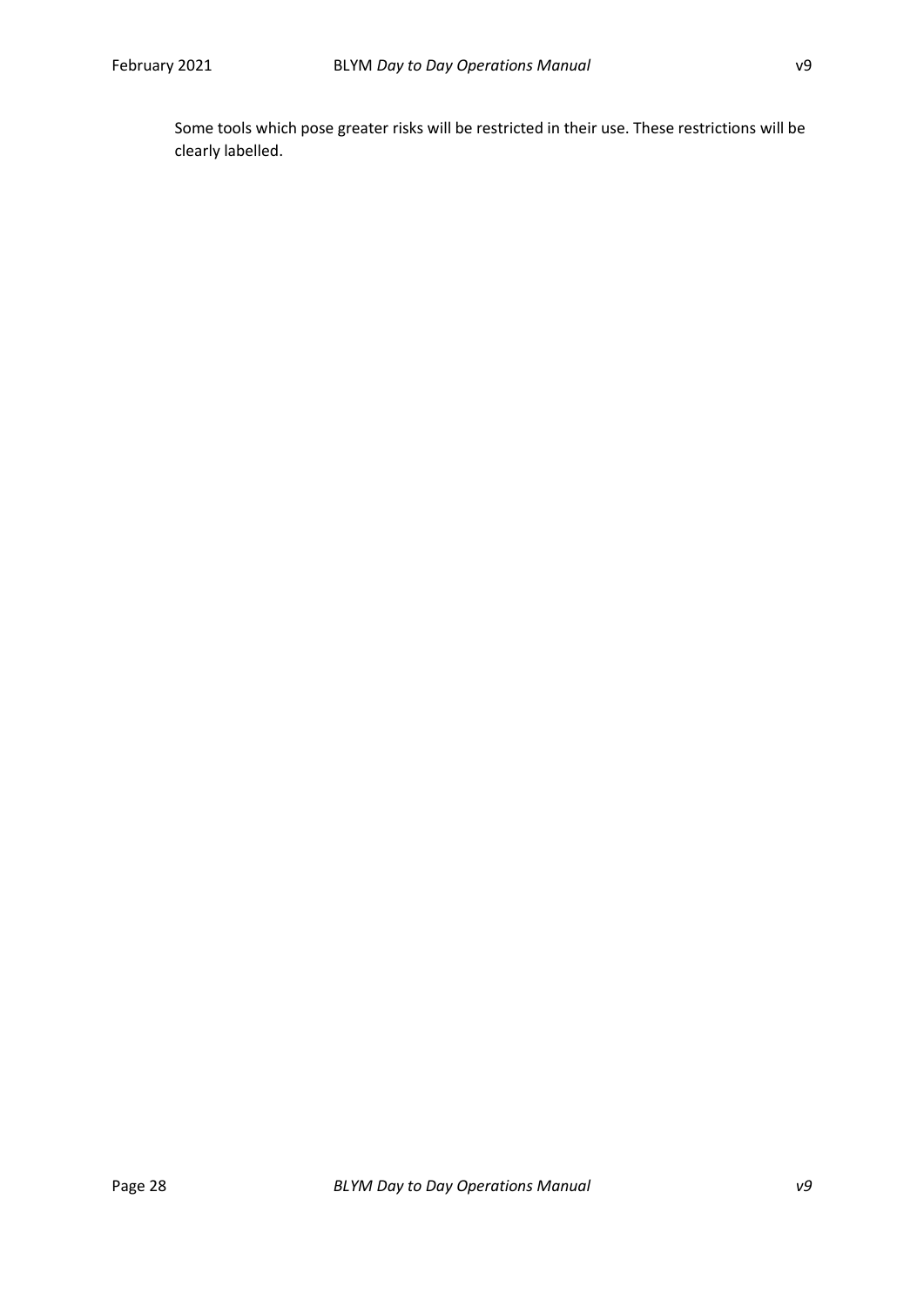#### 10.4.5 Levels

| <b>Task</b>                                                           | <b>Example</b>                                                      | <b>Authority Level</b> | <b>Supervision Required</b>         | <b>Notes</b>                                                                                                                                                                                                               |
|-----------------------------------------------------------------------|---------------------------------------------------------------------|------------------------|-------------------------------------|----------------------------------------------------------------------------------------------------------------------------------------------------------------------------------------------------------------------------|
|                                                                       |                                                                     |                        |                                     |                                                                                                                                                                                                                            |
| Minor work on dinghies, foils,<br>spars, sails or launching trolleys. | Replace sheets / shackles /<br>blocks / wheels.                     | Trainee                | Competent Person - Personal         | Any defects and/or repairs to be<br>reported on the damage report<br>System.                                                                                                                                               |
|                                                                       |                                                                     | Competent              | <b>No</b>                           |                                                                                                                                                                                                                            |
|                                                                       |                                                                     | Authorised             | No                                  |                                                                                                                                                                                                                            |
|                                                                       |                                                                     | <b>Boatswain</b>       | No                                  |                                                                                                                                                                                                                            |
|                                                                       |                                                                     |                        |                                     |                                                                                                                                                                                                                            |
| Major work on dinghies, foils,<br>spars or launching trolleys.        | Fibreglass repair / replacing deck<br>fittings / rethread halyards. | <b>Trainee</b>         | <b>Authorised Person - Personal</b> | Any defects and/or repairs to be<br>reported on the damage report<br>System.                                                                                                                                               |
|                                                                       |                                                                     | Competent              | Authorised Person - Immediate       |                                                                                                                                                                                                                            |
|                                                                       |                                                                     | Authorised             | No                                  |                                                                                                                                                                                                                            |
|                                                                       |                                                                     | <b>Boatswain</b>       | <b>No</b>                           |                                                                                                                                                                                                                            |
|                                                                       |                                                                     |                        |                                     |                                                                                                                                                                                                                            |
|                                                                       | Check oil level (and top up) /<br>Check propeller condition.        | Trainee                | <b>Authorised Person - Personal</b> | A Powerboat Qualification is<br>required to perform these<br>checks<br>Any defects and/or repairs to be<br>reported on a Powerboat<br>Maintenance Form and Damage<br>Report System.                                        |
|                                                                       |                                                                     | Competent              | No                                  |                                                                                                                                                                                                                            |
| Inspection of powerboat                                               |                                                                     | Authorised             | No                                  |                                                                                                                                                                                                                            |
| engines and controls.                                                 |                                                                     | <b>Boatswain</b>       | No                                  |                                                                                                                                                                                                                            |
|                                                                       |                                                                     |                        |                                     |                                                                                                                                                                                                                            |
|                                                                       | Replace propeller / check<br>sparkplugs / adjust controls.          | <b>Trainee</b>         | <b>Boatswain - Personal</b>         | Any defects and/or repairs to be                                                                                                                                                                                           |
| Minor work on powerboat                                               |                                                                     | Competent              | <b>Boatswain - Personal</b>         | reported on a Powerboat<br>Maintenance Form and Damage<br>Report System.                                                                                                                                                   |
| engines and controls.                                                 |                                                                     | Authorised             | <b>Boatswain - Immediate</b>        |                                                                                                                                                                                                                            |
|                                                                       |                                                                     | <b>Boatswain</b>       | No                                  |                                                                                                                                                                                                                            |
|                                                                       |                                                                     |                        |                                     |                                                                                                                                                                                                                            |
| Major work on powerboat<br>engines and controls.                      | Drop gearbox / replace impellor<br>/ clean carburettor              | Trainee                | <b>Boatswain - Personal</b>         | Only by prior agreement from<br>the <b>Boatswains</b> may two or<br>more <b>Authorised Persons</b> work<br>without any supervision.<br>Boatswains may decide an<br>outside contractor is required to<br>complete all works |
|                                                                       |                                                                     | Competent              | <b>Boatswain - Personal</b>         |                                                                                                                                                                                                                            |
|                                                                       |                                                                     | Authorised             | <b>Boatswain - Personal</b>         |                                                                                                                                                                                                                            |
|                                                                       |                                                                     | <b>Boatswain</b>       | No                                  |                                                                                                                                                                                                                            |
|                                                                       |                                                                     |                        |                                     |                                                                                                                                                                                                                            |
| Minor work on road-base                                               | Replace mudguard / adjust                                           | Trainee                | <b>Authorised - Personal</b>        |                                                                                                                                                                                                                            |
| trailers.                                                             | positioning.                                                        | Competent              | Authorised – Immediate              |                                                                                                                                                                                                                            |

<span id="page-28-0"></span>Page 29 *BLYM Day to Day Operations Manual v9*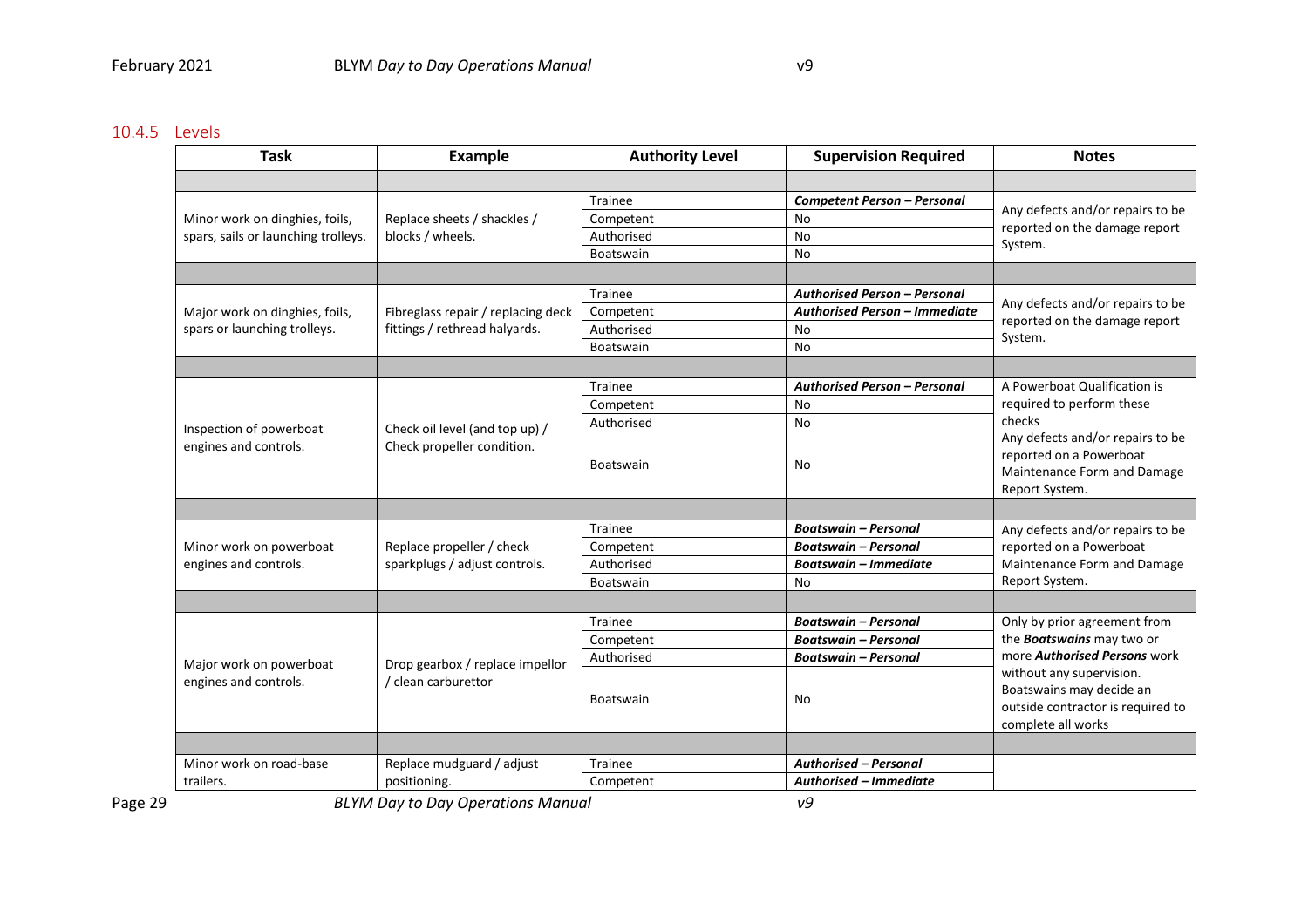| <b>Task</b>                                            | <b>Example</b>                                                | <b>Authority Level</b> | <b>Supervision Required</b>  | <b>Notes</b>                                                                                      |
|--------------------------------------------------------|---------------------------------------------------------------|------------------------|------------------------------|---------------------------------------------------------------------------------------------------|
|                                                        |                                                               | Authorised             | No                           | Any defects and/or repairs to be<br>reported on damage report<br>system.                          |
|                                                        |                                                               | <b>Boatswain</b>       | No                           |                                                                                                   |
|                                                        |                                                               |                        |                              |                                                                                                   |
| Major work on road-base<br>trailers                    | Replace wheels / tow hitches.                                 | Trainee                | <b>Authorised - Personal</b> | All work to be checked by a<br>second <b>Authorised Person</b> or<br><b>Boatswain</b> before use. |
|                                                        |                                                               | Competent              | <b>Authorised - Personal</b> |                                                                                                   |
|                                                        |                                                               | Authorised             | No                           |                                                                                                   |
|                                                        |                                                               | Boatswain              | No                           |                                                                                                   |
|                                                        |                                                               |                        |                              |                                                                                                   |
| Minor work on our buildings,<br>furnishings or stores. | Painting walls / hanging pictures.                            | Trainee                | <b>Authorised - Personal</b> | Approval to be sought from<br>Boatswain prior to work.                                            |
|                                                        |                                                               | Competent              | <b>Authorised - Personal</b> |                                                                                                   |
|                                                        |                                                               | Authorised             | No                           |                                                                                                   |
|                                                        |                                                               | Boatswain              | No                           |                                                                                                   |
|                                                        |                                                               |                        |                              |                                                                                                   |
| Major work on our buildings,<br>furnishings or stores. | Building or alterations to<br>structures, stores and racking. | Trainee                | <b>Boatswain - Immediate</b> | Approval to be sought from<br>Boatswain                                                           |
|                                                        |                                                               | Competent              | <b>Boatswain - Immediate</b> |                                                                                                   |
|                                                        |                                                               | Authorised             | <b>Boatswain - Immediate</b> |                                                                                                   |
|                                                        |                                                               | Boatswain              | No                           |                                                                                                   |
|                                                        |                                                               |                        |                              |                                                                                                   |
| Minor Landscaping Works                                | Cutting Grass / Pruning Bushes                                | Trainee                | <b>Competent - Personal</b>  | All gardening power tools have                                                                    |
|                                                        |                                                               | Competent              | No                           | inductions that can be offered<br>by trained Authorised Personnel                                 |
|                                                        |                                                               | Authorised             | No                           |                                                                                                   |
|                                                        |                                                               | <b>Boatswain</b>       | No                           |                                                                                                   |
|                                                        |                                                               |                        |                              |                                                                                                   |
| Major Landscaping Works                                | Laying / Building Paths or Fences<br>Pruning of Trees         | Trainee                | <b>Boatswain Immediate</b>   | Many of the trees within BLYM<br>grounds are protected please<br>seek Boatswains advice.          |
|                                                        |                                                               | Competent              | <b>Boatswain Immediate</b>   |                                                                                                   |
|                                                        |                                                               | Authorised             | <b>Boatswain Immediate</b>   |                                                                                                   |
|                                                        |                                                               | <b>Boatswain</b>       | No                           |                                                                                                   |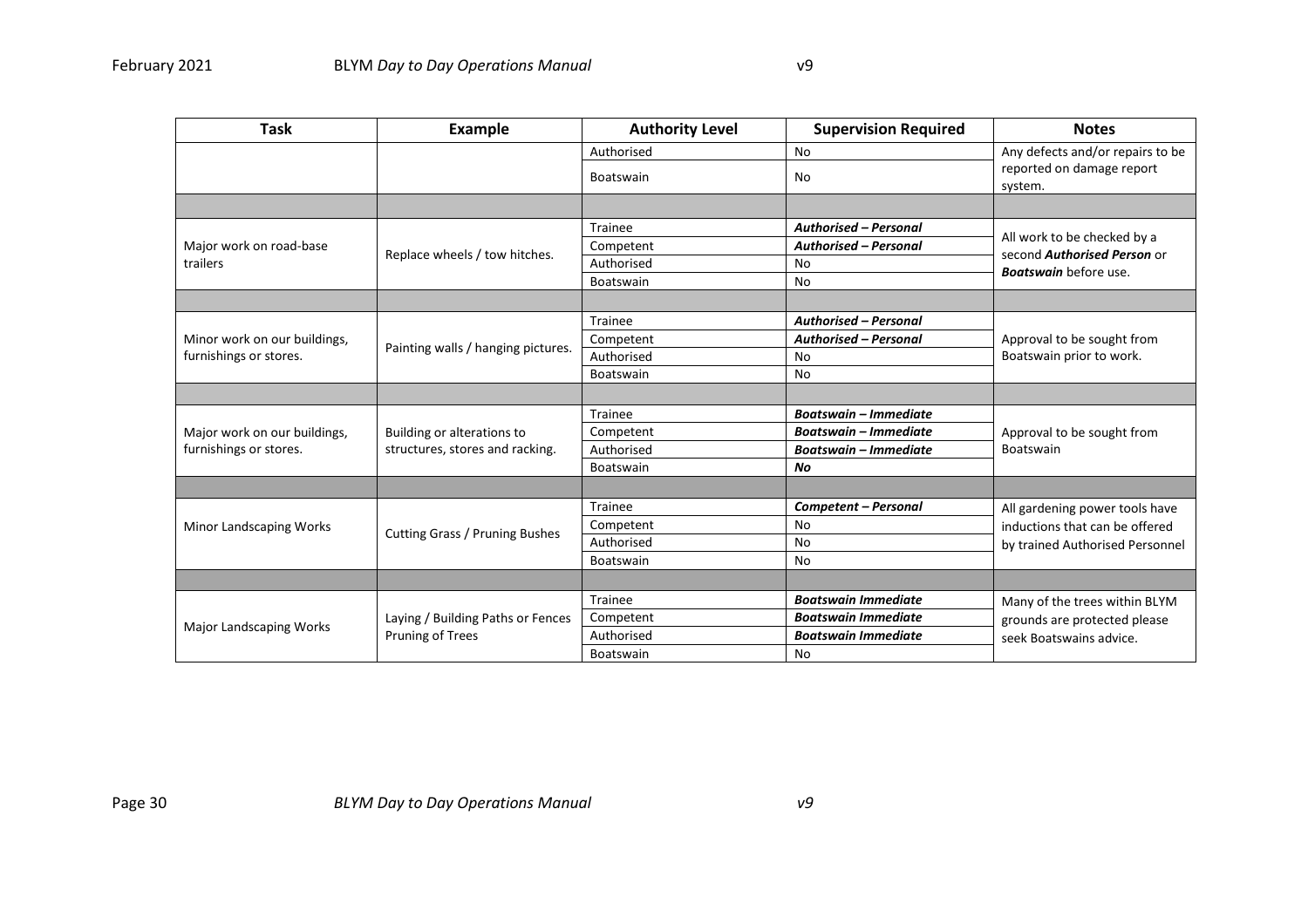#### <span id="page-30-0"></span>10.5 Internal Training

The internal training scheme at Bury Lake Young mariners must be delivered by a Technical Supervisor in the designated discipline. The requirements for a Technical Approver is given below, in addition to a statement of compliance for the introduction of the internal training scheme.

#### <span id="page-30-1"></span>10.5.1 Statement of Compliance

The introduction of the internal training for multi activity sessions has led to a requirement to designate technical approvers and supervisors immediately to enable operations to continue. This statement of compliance confirms that with effect from 30<sup>th</sup> September 2017, the following will occur:

- 1. Any person with the appropriate pre-requisites and having the necessary technical experience gained through practical delivery of activity sessions to negate attendance of the new training course shall be promoted to the appropriate qualification immediately.
- 2. Additional training courses will be held to upskill existing instructors, and provide a sufficient pool of supervisors and technical approvers to allow delivery of multi activity sessions to continue.

Any activity sessions occurring from 1<sup>st</sup> October 2017, will have the necessary Supervisors present. Noncompliance with the Operations Manual will result in a disciplinary procedure being conducted, as a result of failure to ensure the safety of candidates participating in activities at Bury Lake Young Mariners.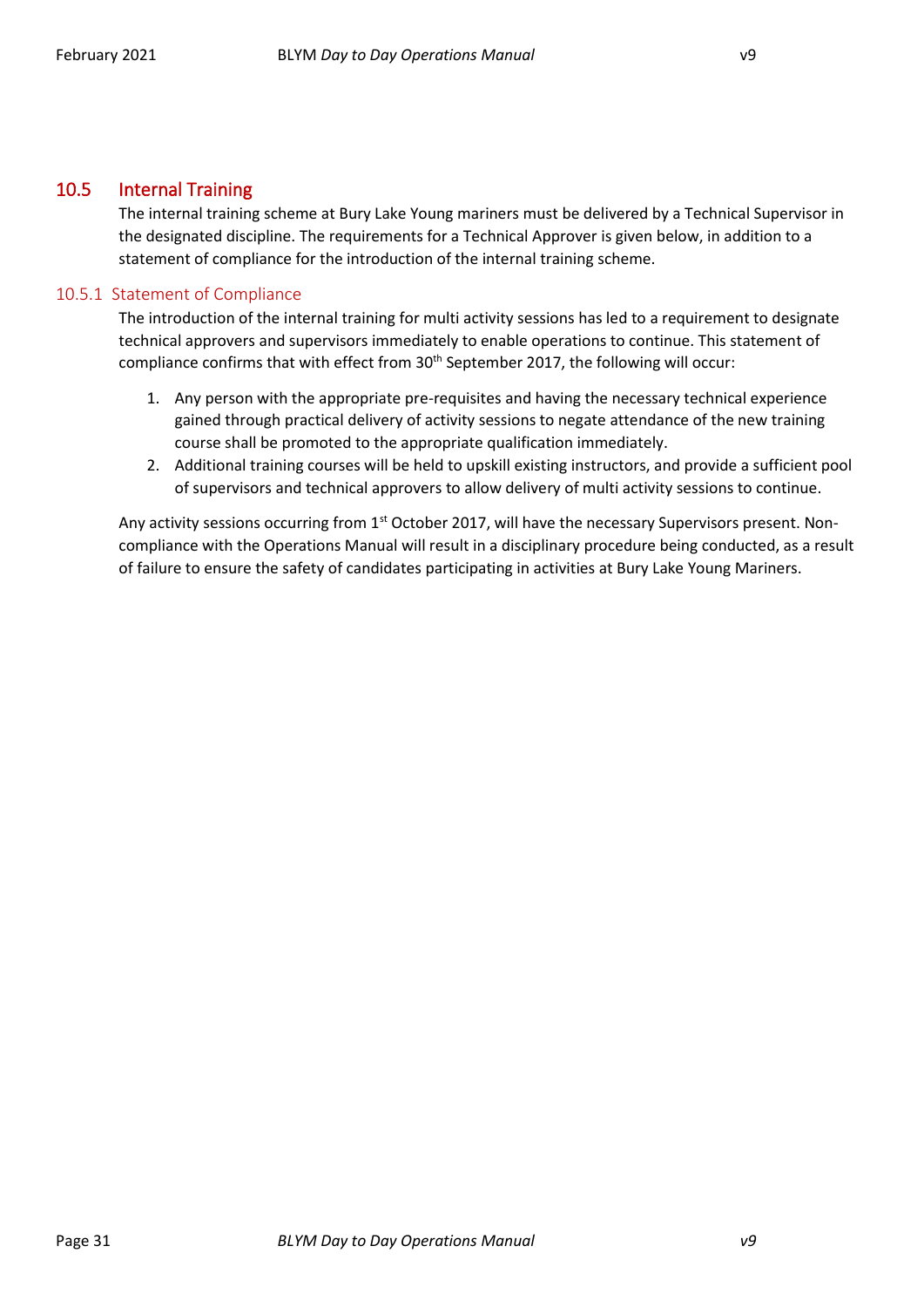#### <span id="page-31-0"></span>10.5.2 Improvised Rafting

#### Structure

Improvised rafting is one of the most dangerous and complicated activities delivered at Bury Lake Young Mariners, and as a result, a more complex training structure is required. Rafting sessions should be delivered in accordance with the guidelines provided in Sectio[n 8.2](#page-16-0) and in accordance with the training course syllabus given below.

To summarise, the Technical Approver delivers the same training course to both Senior Supervisors and Supervisors, but a Supervisor cannot operate without a Senior Supervisor on site.

#### Technical Approver Prerequisites

A technical supervisor must have the following pre-requisites completed before receiving the designation. The candidate must have:

- 1. Membership of Bury Lake Young Mariners
- 2. Valid first aid certificate (RYA Approved)
- 3. 5yrs + Improvised rafting experience, delivered at Bury Lake Young Mariners
- 4. Water safety training (this can be in the form of a water sports instructor qualification, minimum Senior Instructor or BC Paddlesports Coach or other alternative discipline)
- 5. RYA Safety Boat (RYA Powerboat Level 2 is acceptable for candidates with exceptional experience)

#### Senior Supervisor Prerequisites

A Senior Supervisor must be present at all times whilst Improvised Rafting activities are being delivered on site. In order to achieve the qualification, the candidate must have:

- 1. Membership of Bury Lake Young Mariners
- 2. Valid first aid certificate (RYA Approved)
- 3. Water safety training (this can be in the form of a water sports instructor qualification, minimum Dinghy Instructor or BC Paddlesports Coach or other alternative discipline)
- 4. Powerboat Level 2
- 5. Completed Improvised Rafting Training Course delivered by certified Technical Approver.

#### Supervisor Prerequisites

A Supervisor can deliver an Improvised Rafting training session under the supervision of a Senior Supervisor. In order to achieve the qualification, the candidate must have:

- 1. Membership of Bury Lake Young Mariners
- 2. Water safety training (this can be in the form a water sports instructor qualification, minimum Assistant Instructor or BC Paddlesports Coach or other alternative discipline)
- 3. Powerboat Level 2
- 4. Completed improvised Rafting Training Course delivered by certified Technical Approver.

#### Training Course Syllabus

The requirements for the delivery of this internal training course can be found below. These requirements are considered to be the minimum level of instruction required to safely deliver an improvised rafting activity session. Any level of additional training to supplement these requirements is encouraged.

The training course syllabus remains the same for both Senior Supervisors and Supervisors, and must be delivered by a Technical Approver. The training course should take approximately 2-3 hours to deliver.

#### Ropework

- 1. Is able to tie a square lashing.
- 2. Is able to tie a clove and rolling hitch.
- 3. Is able to tie round and shear lashings.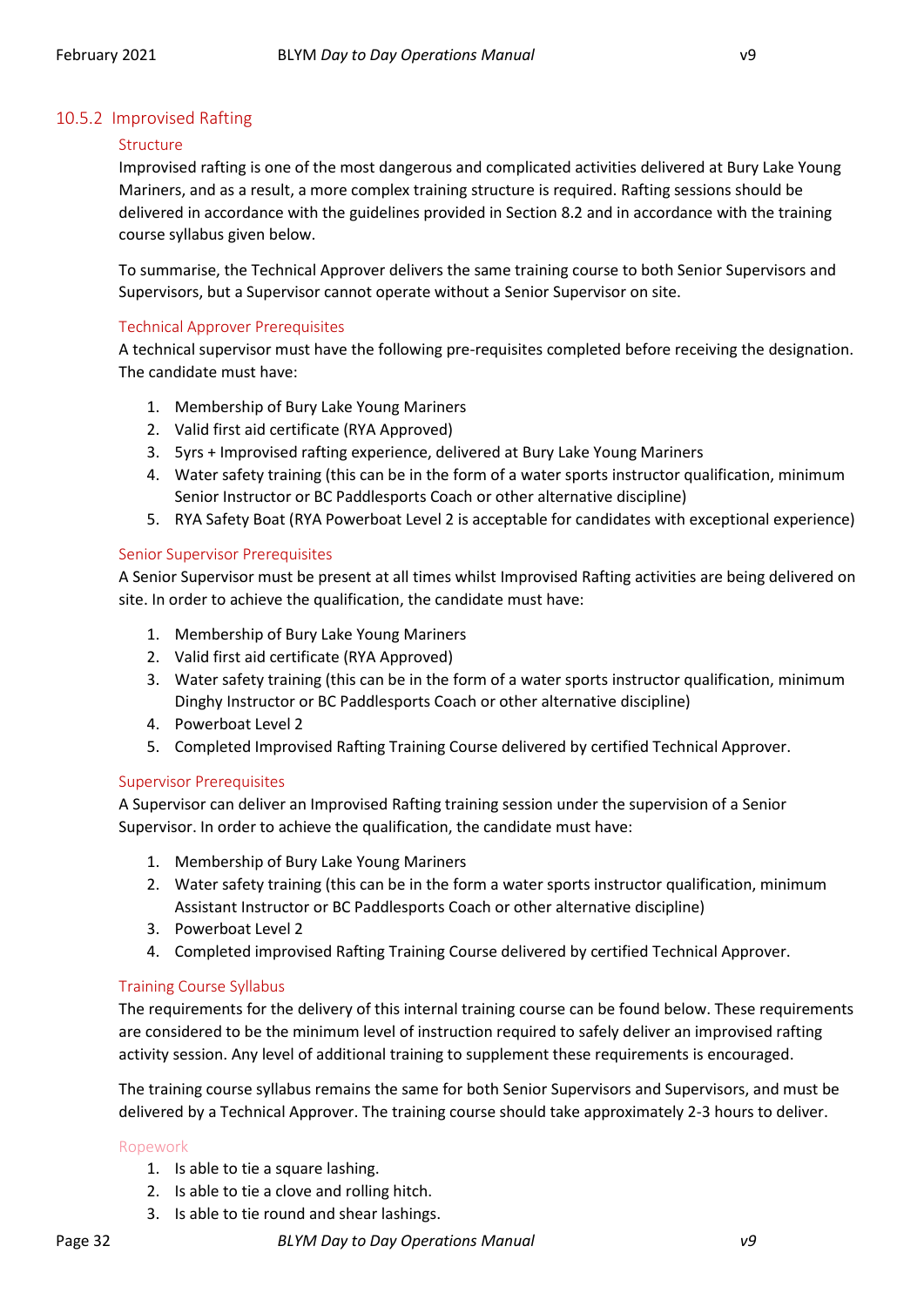- 4. Is able to tie a bowline and round turn and 2 half hitches
- 5. Knows correct storage methods for rafting ropes
- 6. Knows types of ropes and their uses for improvised rafting

#### Equipment

- 1. Knows the location of the improvised rafting equipment
- 2. Knows the correct storage procedure
- 3. Understands how to inspect equipment before use to ensure it is safe.
- 4. Understands how to correctly launch and recover a raft, and the importance of a safety inspection prelaunch.

#### Water Safety

- 1. Is able to throw, recover and stow a throwline.
- 2. Is able to demonstrate how to use a paddle effectively.
- 3. Understands suitable clothing for improvised rafting and can fit a buoyancy aid effectively.
- 4. Understands the correct equipment that should be carried by an instructor delivering an improvised rafting session.
- 5. Understands how to drive a powerboat effectively and safely in an improvised rafting session.

#### Risks & Hazards

- 1. Understands the risk of entrapment, and methods for reducing the likelihood of it occurring.
- 2. Understands risk associated with hypothermia and how to reduce the likelihood of it occurring.
- 3. Understands how to use a knife effectively to free entanglements.
- 4. Understands capabilities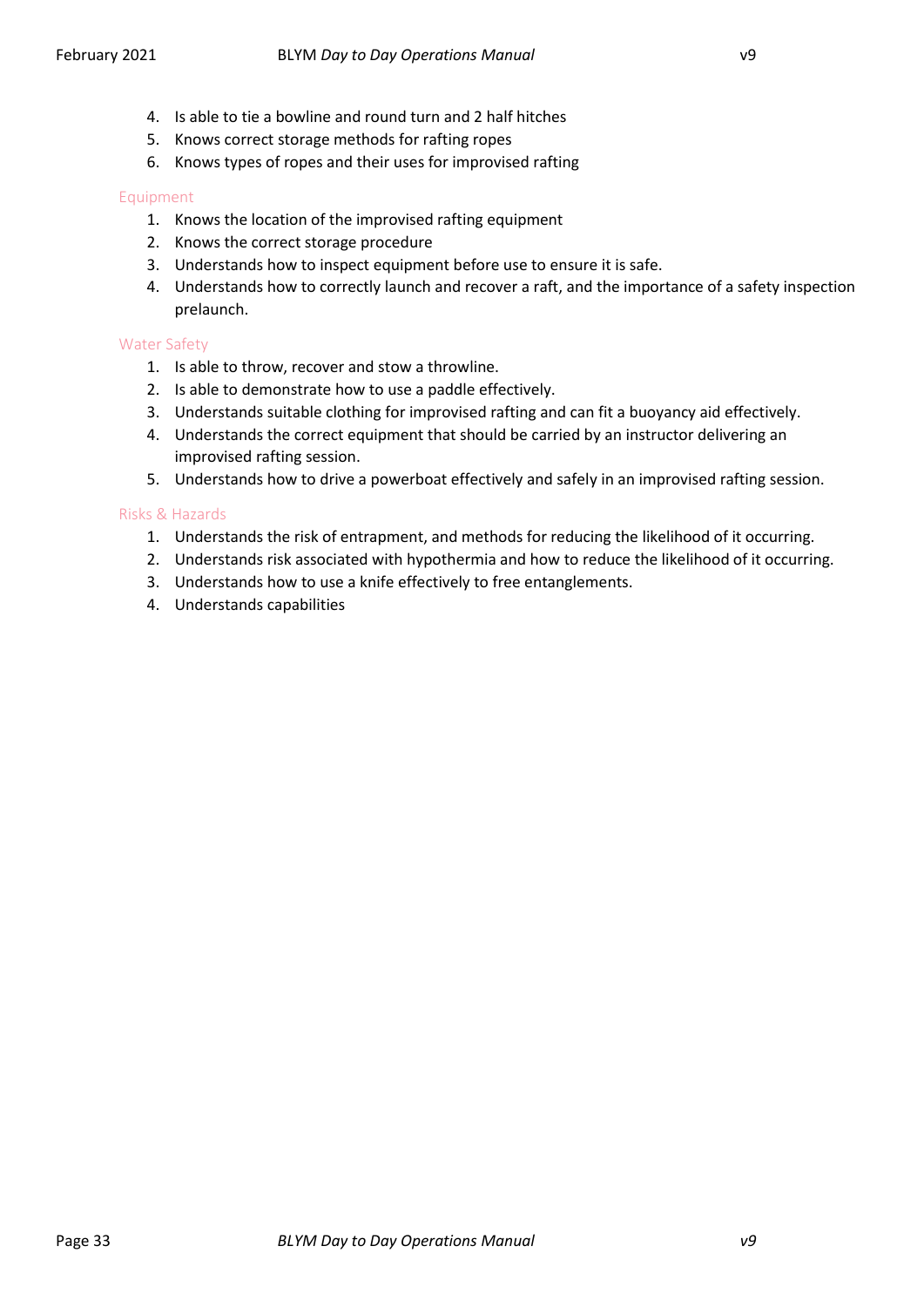#### <span id="page-33-0"></span>10.5.3 Towsports

#### Structure

Occasionally, tow sport activities are operated at Bury Lake Young Mariners, primarily knee boarding and ringo rides. In order to deliver these sessions, it is necessary to have both a Supervisor (Driver) and a Supervisor (Observer) present. A driver may operate as both a driver and an observer, but an observer may not operate as a driver until they have achieved the pre-requisites.

#### Technical Approver Prerequisites

The following prerequisites are required in order to deliver an internal Towsports training course. The candidate must have:

- 1. A membership of Bury Lake Young Mariners
- 2. Be aged 21+
- 3. Possess 5+ years of Towsports experience, in a variety of boats, towing a variety of equipment.
- 4. RYA Safety Boat
- 5. Valid first aid certificate (RYA Approved)
- 6. RYA Powerboat Instructor or be a BWSW SBD L1+

#### Supervisor (Driver)

In order to drive a powerboat and operate a Towsports activity session, the candidate must meet the following prerequisites. They must have:

- 1. A membership of Bury Lake Young Mariners
- 2. Be aged 18+
- 3. RYA Safety Boat
- 4. Completed the internal Tow Sports training course
- 5. Valid first aid certificate (RYA Approved)

#### Supervisor (Observer)

In order to operate as an observer for a Towsports activity session, the candidate must meet the following prerequisites. They must have:

- 1. A membership of Bury Lake Young Mariners
- 2. Be aged 14+
- 3. RYA Powerboat Level 2
- 4. Completed the internal Tow Sports training course

#### Training Course Syllabus

The requirements for the delivery of this internal training course can be found below. These requirements are considered to be the minimum level of instruction required to safely deliver a tow sports activity session. Any level of additional training to supplement these requirements is encouraged.

The training course syllabus remains the same for both Drivers and Observers, and must be delivered by a Technical Approver. The training course should take approximately 2-3 hours to deliver.

#### Ropework

- 1. Understands how to fasten tow lines safely to the transom of a powerboat
- 2. Understands how to fasten tow lines to inflatables
- 3. Understands how to inspect a tow line before use

#### **Theoretical**

- 1. Understands the effects of prop walk and pitch
- 2. Understands what equipment is required to be fitted to a powerboat for tow sports to be operated safely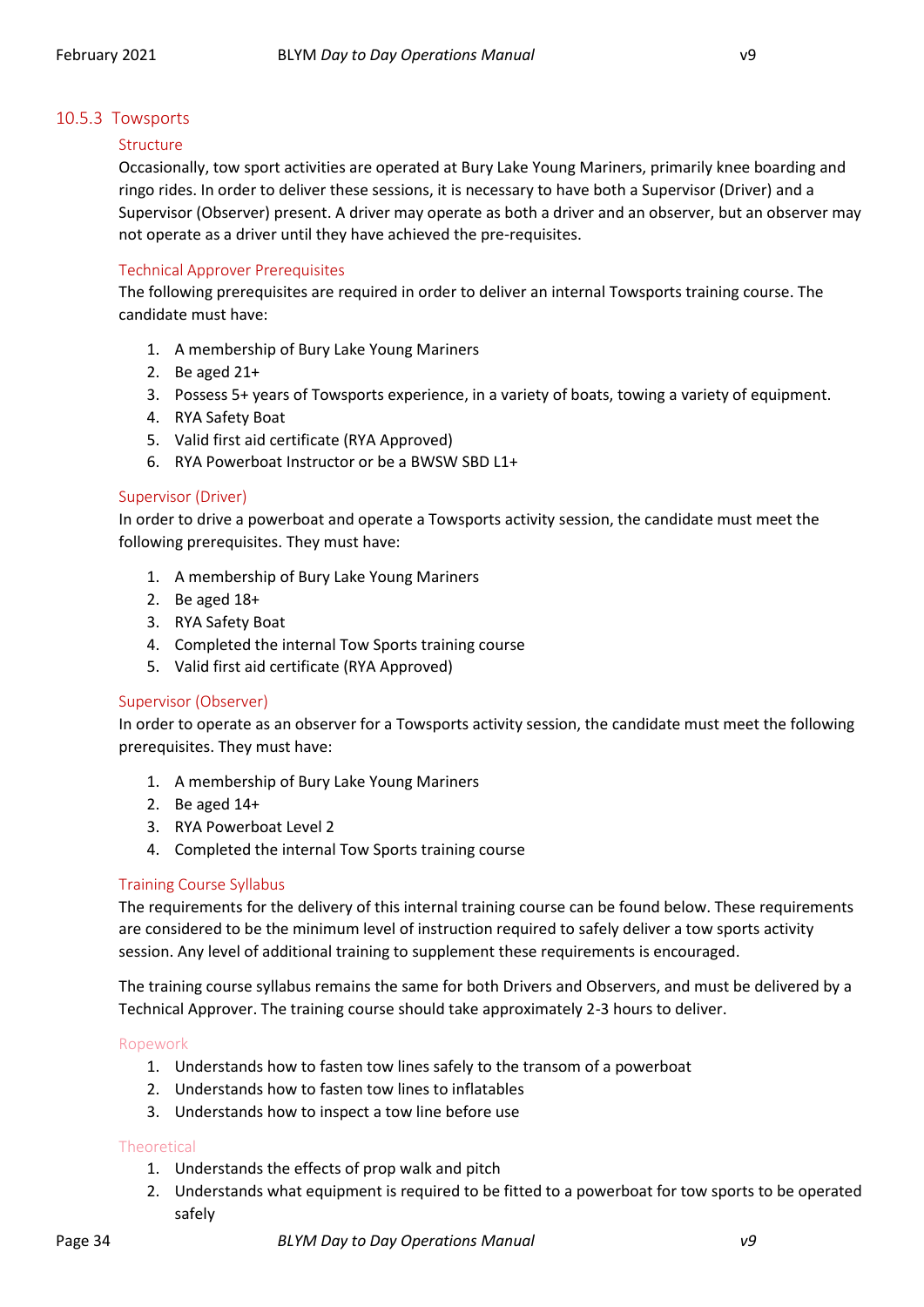- 3. Understands the BWSW hand signals for tow sports
- 4. Understands the dangers of crossing the wake or other propagated waves
- 5. Understands the role of the observer in maintaining view of the skiers.
- 6. Understands the different types of Towsports and the equipment.
- 7. Knows how to inspect equipment before use to ensure safety.
- 8. Understands for each of the powerboats use for Towsports, the optimum tow speeds.

#### Practical

- 1. Understands the benefits and reasons for using a P turn for non-inflatable tow sports. Can demonstrate a P turn.
- 2. Understands the use of the U and S turns for picking up people fallen from the object towed. Can demonstrate both a U and S turn.
- 3. Understands and can demonstrate how to pull a skier out of the water.
- 4. Can demonstrate skier recovery.

#### 10.5.4 Walk-On-Water-Balls

#### <span id="page-34-0"></span>Structure

Occasionally, sessions using the Walk-On-Water-Balls (WOWB) may be run for multi activity or team building sessions. No governing body exists for this activity, and as a result, internal training is delivered to ensure technical competence.

Only a single level of supervisor exists for this type of session, however a session of this type should not be run without an 18+ warden on site at all times, in addition to the appropriate training.

#### Technical Approver Prerequisites

The following prerequisites are required in order to deliver an internal WOWB training course. The candidate must have:

- 3. A membership of Bury Lake Young Mariners
- 4. Be aged 18+
- 5. A valid first aid certificate (RYA Approved)
- 6. Worked with WOWB's for 3+ years
- 7. Trained in water safety to a minimum of an RYA Dinghy Instructor or BC Paddlesports Coach.
- 8. RYA Powerboat Level 2

#### Supervisor Prerequisites

In order to operate as a Supervisor for WOWB activities, the candidate must have:

- 1. A membership of Bury Lake Young Mariners
- 2. Be aged 14+
- 3. Trained in water safety to a minimum of an RYA Assistant Instructor or BC Paddlesports Coach
- 4. Complete the WOWB internal training course.

#### Training Course Syllabus

Ropework

1. Knows how to tie a bowline and a round turn and 2 half hitches.

#### Health & Safety

- 1. Knows the maximum amount of time that the participant can spend in the WOWB.
- 2. Understands the risks and actions to take should the zip fail or a major leak develops
- 3. Understands that a buoyancy aid should be worn at all times